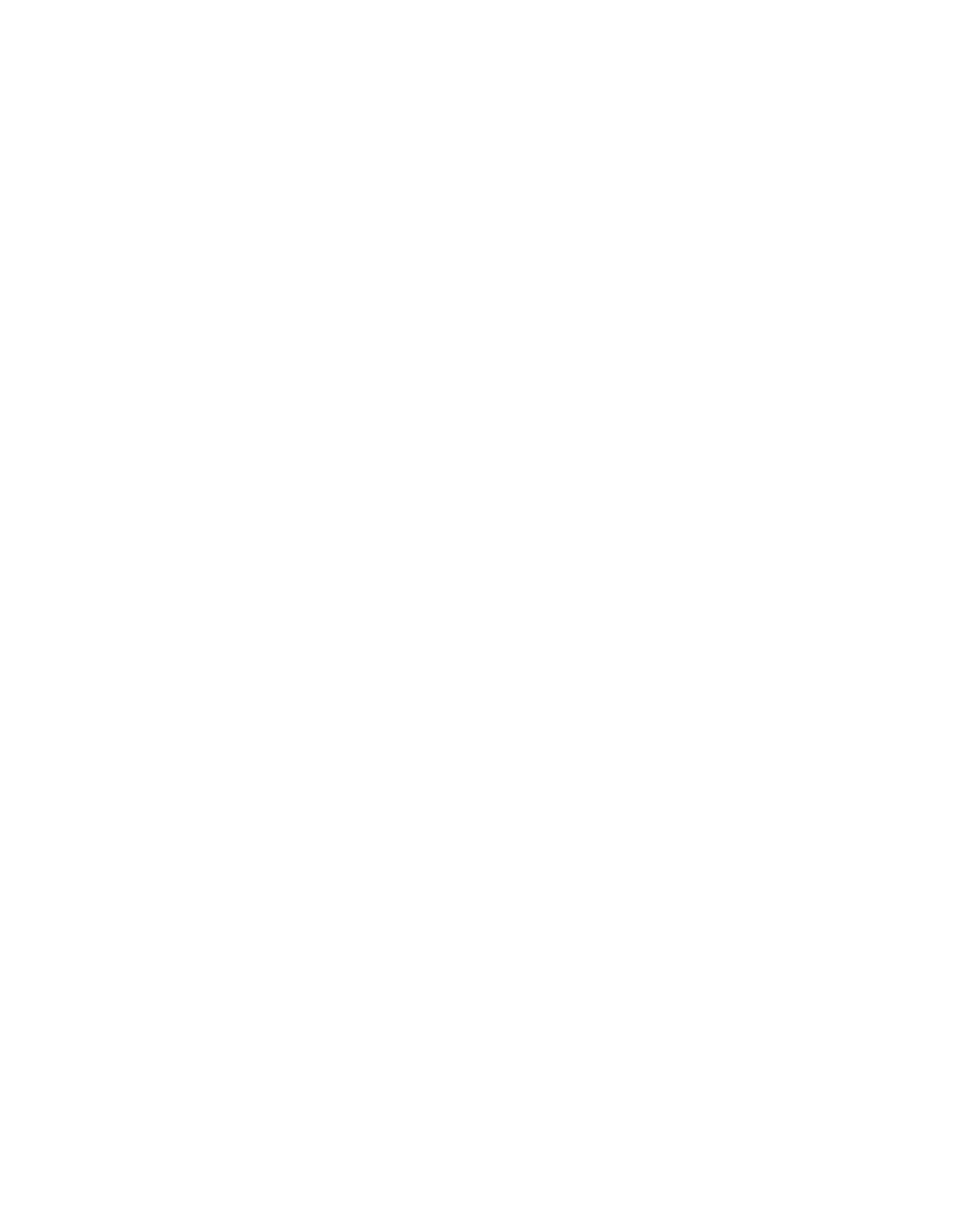İ

# **CONTENTS**

|  | 1.1.3. Tasks to be Performed by Personnel |  |  |
|--|-------------------------------------------|--|--|
|  |                                           |  |  |
|  |                                           |  |  |
|  |                                           |  |  |
|  |                                           |  |  |
|  |                                           |  |  |
|  |                                           |  |  |
|  |                                           |  |  |
|  |                                           |  |  |
|  |                                           |  |  |
|  |                                           |  |  |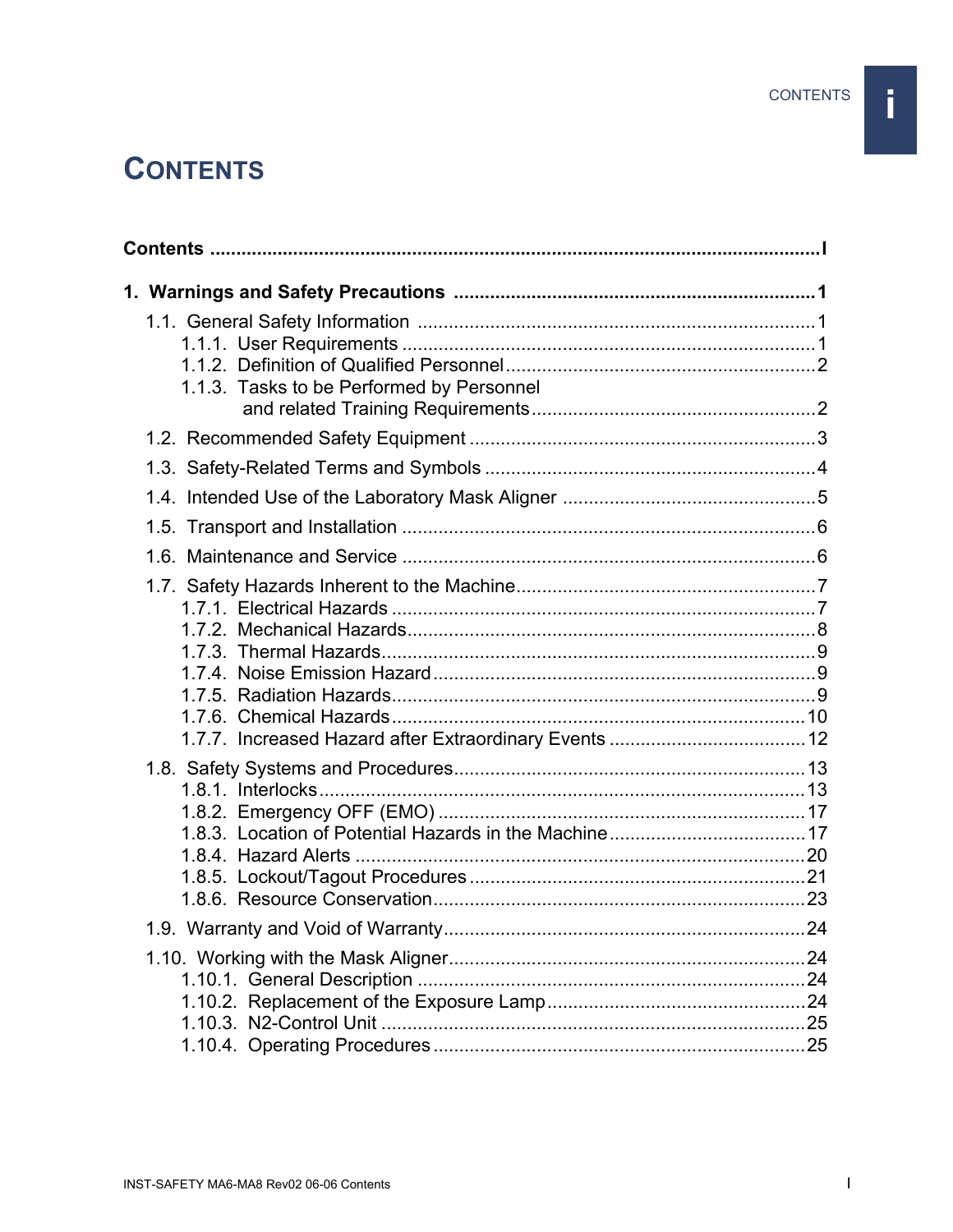### **CONTENTS**

i

| .27 |
|-----|
|     |
|     |
|     |
|     |
|     |
|     |
|     |
|     |
|     |
|     |
|     |
|     |
|     |
|     |
|     |
|     |
|     |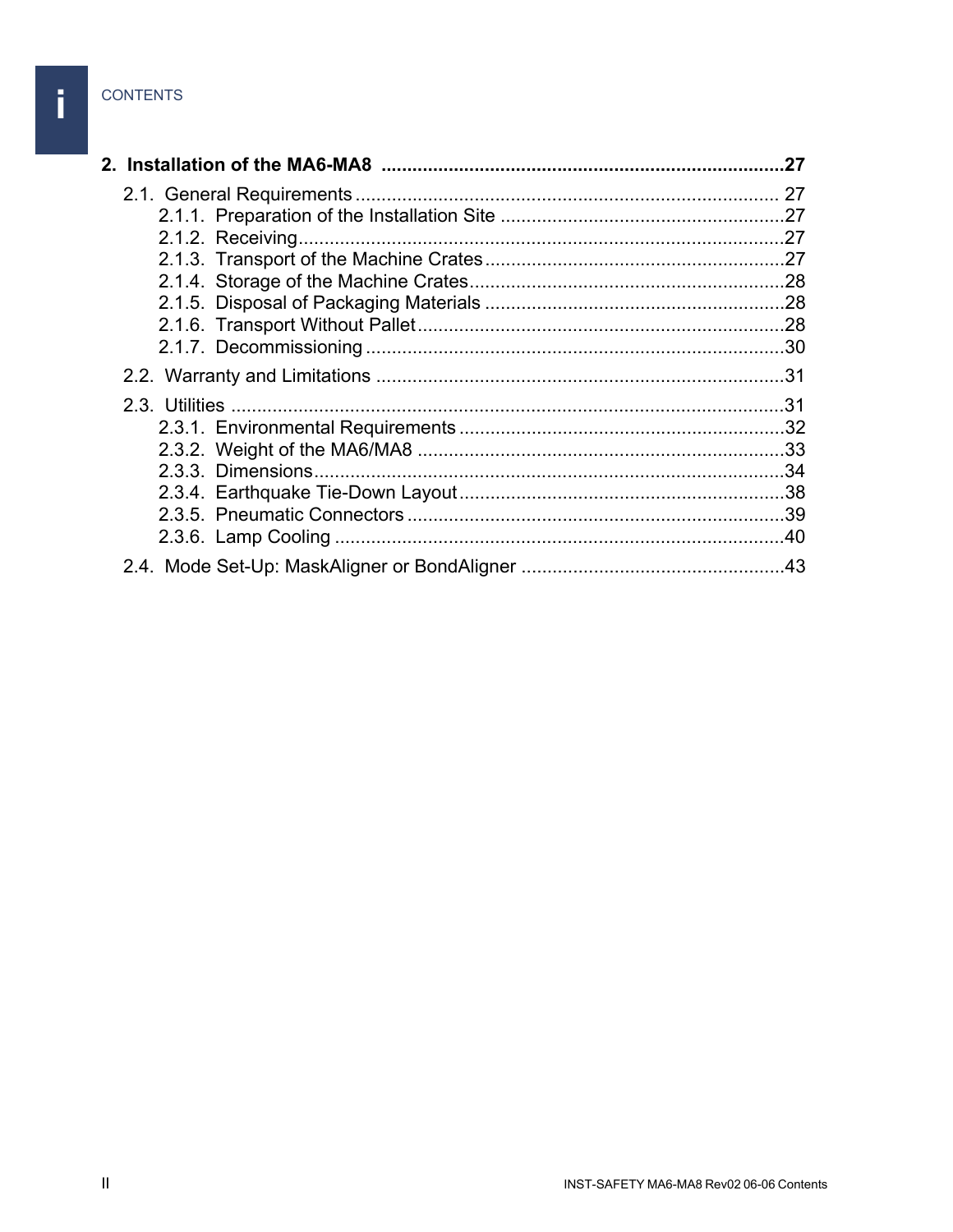## **1. WARNINGS AND SAFETY PRECAUTIONS**

## **1.1. General Safety Information**

IMPORTANT: This section contains information that the operator must know and understand in order to minimize the risk of injuries.

This section describes general safety precautions and procedures which must be observed and followed by all persons working with the equipment covered by this manual. After a thorough review by qualified safety personnel, the user should generate specific safety procedures with regard to particular application and configuration of the equipment and local codes. Operators must be thoroughly familiar with these procedures which should also be posted in an accessible location so that all equipment operators are exposed to the information on a continuing basis.

In addition to the specific safety precautions detailed in this section, anyone working with or in close proximity to the equipment described in this manual should observe normal precautions and safe operating practices generally applicable to the operation of semiconductor production and processing equipment.

## **1.1.1. User Requirements**

The management responsible for the safety of the installed equipment must ensure the following:

- Only qualified and adequately trained personnel is permitted to carry out work on or with the system.
- These persons are able to consult the instructions supplied with the system and other product documentation at any time and they follow the instructions in this documentation consistently.
- Non-qualified personnel do not carry out any work on or in the vicinity of the system.
- The user must install adequate safety procedures to guarantee that only specifically trained personnell gat access to situations presenting in-

creased hazards or requiring specific knowledge - for example firm rules- to avoid that the key for getting access to Teach-/Service Mode will be available for others.

- The user must provide all personnel having contact with or working in the proximity to the equipment with all safety information contained in each of the equipment manuals, and ensure that they have been properly trained in the safety requirements of the system as well as trained in the use of required Personal Protective Equipment.
- The user must ensure that all personnel working with the equipment have been properly trained in its operation, and that all personnel follow at all times all applicable operating instructions and/or procedures contained in this manual.
- The user must adhere to all safety information provided in this manual and all other applicable safety and site preparation information supplied or referred to by SUSS MicroTec Lithography GmbH.
- The user must provide applicable safety information on all materials processed by the machine, if such material is rated as being toxic, carcinogenic or irritating - especially Material Safety Data Sheets (MSDS).
- The user must not remove, modify, obscure, or in any other way alter the content or readability of any safety labels or placards located on or inside the equipment.

The user must not install additional labels or placards or make any other additions or modifications that have the effect of drawing attention away from, or reducing the effectiveness of, any safety labels or placards installed by SUSS MicroTec Lithography GmbH.

- The user must not take action on the system other than described in the manual!
- The user must not change or modify the system without the prior written permission of the manufacturer.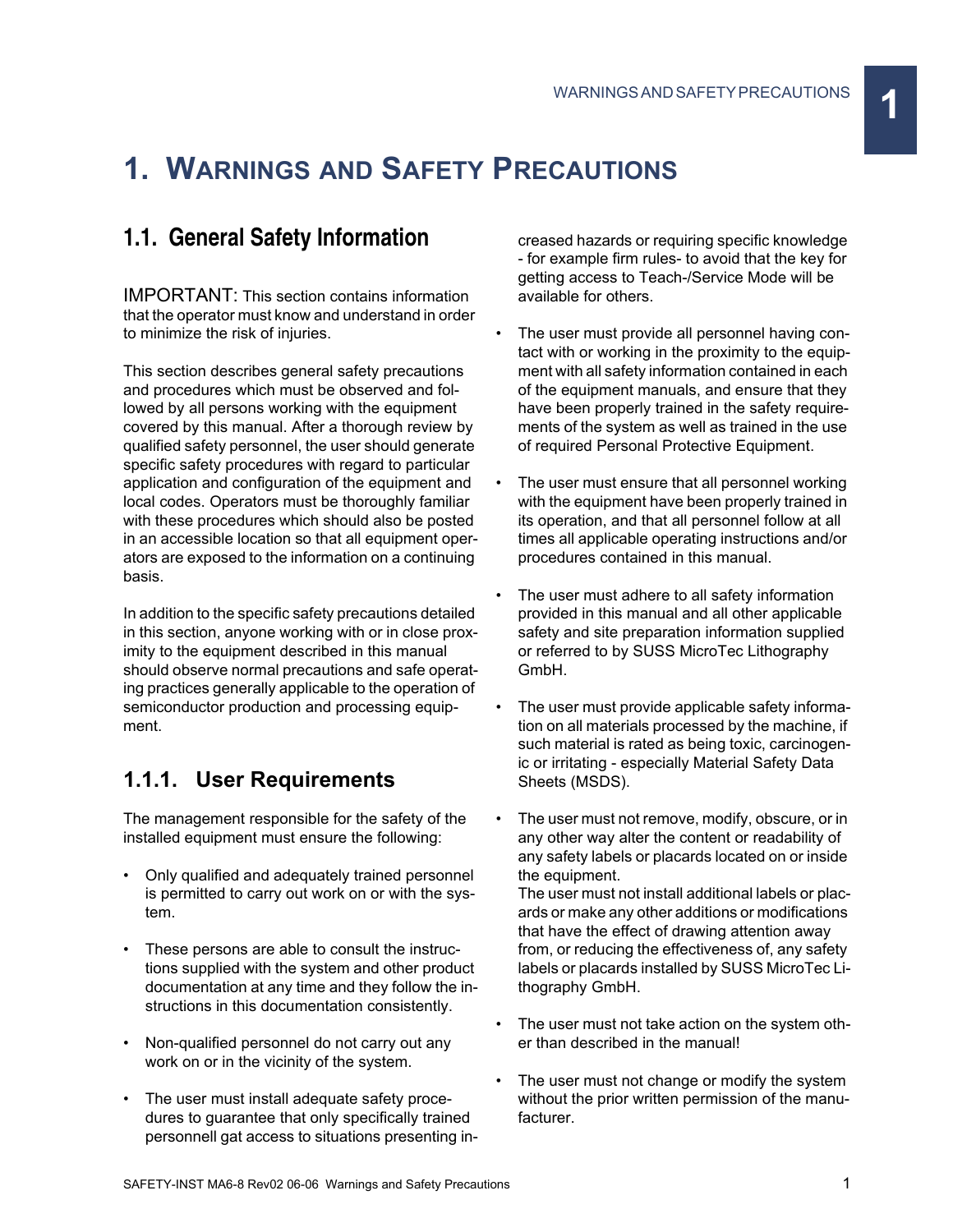- The User must replace defect system components.
- The User must use only original spare and wear parts.
- Operators must not run the system with removed covers or defeated interlocks.

#### **1.1.2. Definition of Qualified Personnel**



**Caution!**

**The instructions contained in this manual are for qualified personnel only. Do not attempt to run the machine unless you are entitled to do so.**

Qualified personnel are persons, who on account of the training and instruction they have received and their experience and knowledge of relevant standards, specifications, accident prevention regulations and operating conditions, have been authorized by those responsible for the safety of the system to carry out any necessary work and who are able to recognize possible dangers.

All system users are advised to become familiar with the contents of these safety instructions prior to operating the system. They also should have read and understood the operating instructions. In addition, always comply with local health and safety regulations and company safety requirements regarding safe usage of equipment.

Knowledge of the first aid and the local rescue facilities is also required.

## **1.1.3. Tasks to be Performed by Personnel and related Training Requirements**

### **1.1.3.1. Operating the MA6-MA8**

This requires:

- knowledge of how to handle process material safely.
- knowledge of the microscope alignment process in the machine and of the EISS sub-system use.
- understanding the exposure process
- and understanding the presentation of the pro-

cess status in the User Interface.

#### **1.1.3.2. Start-up, Shut-down and Configure the MA6-MA8**

This requires (in addition):

- knowledge of how to start the machine and the UV lamp.
- knowledge of how to select and start alignment and exposure programs.
- knowledge of how to handle photo-masks safely during loading and unloading
- and understanding how to identify potential problems with the machine.
- knowledge of how to use the MA6-MA8 EISS sub-system for configuration and programming
- Understanding the parameters to be programmed and the inherent risk of damage to material or equipment caused by a wrong process.

#### **1.1.3.3. Perform Light Measurement and Adjustment**

This requires:

- knowledge of how to use the SUSS light measurement probes
- practice of preparing measurement protocols
- understanding the potential hazard originating form UV-radiation.
- knowledge of how to adjust lamp power at the CIC
- knowledge of how to adjust light uniformity using the lamp positions adjustment - and in complex situations also the lens positions.

#### **1.1.3.4. Perform Safety Checks on the MA6-MA8**

This requires:

- understanding the hazards caused by UV-radiation, by a hot UV-lamp, by mechanical movements and by electrically energized parts- also the understanding of how to avoid all these hazards.
- understanding how all interlock and safety functions of the machine are working.
- knowledge of how to check the safety on the machine and how to defeat and reinstall interlocks.
- pactice in filling of safety check reports.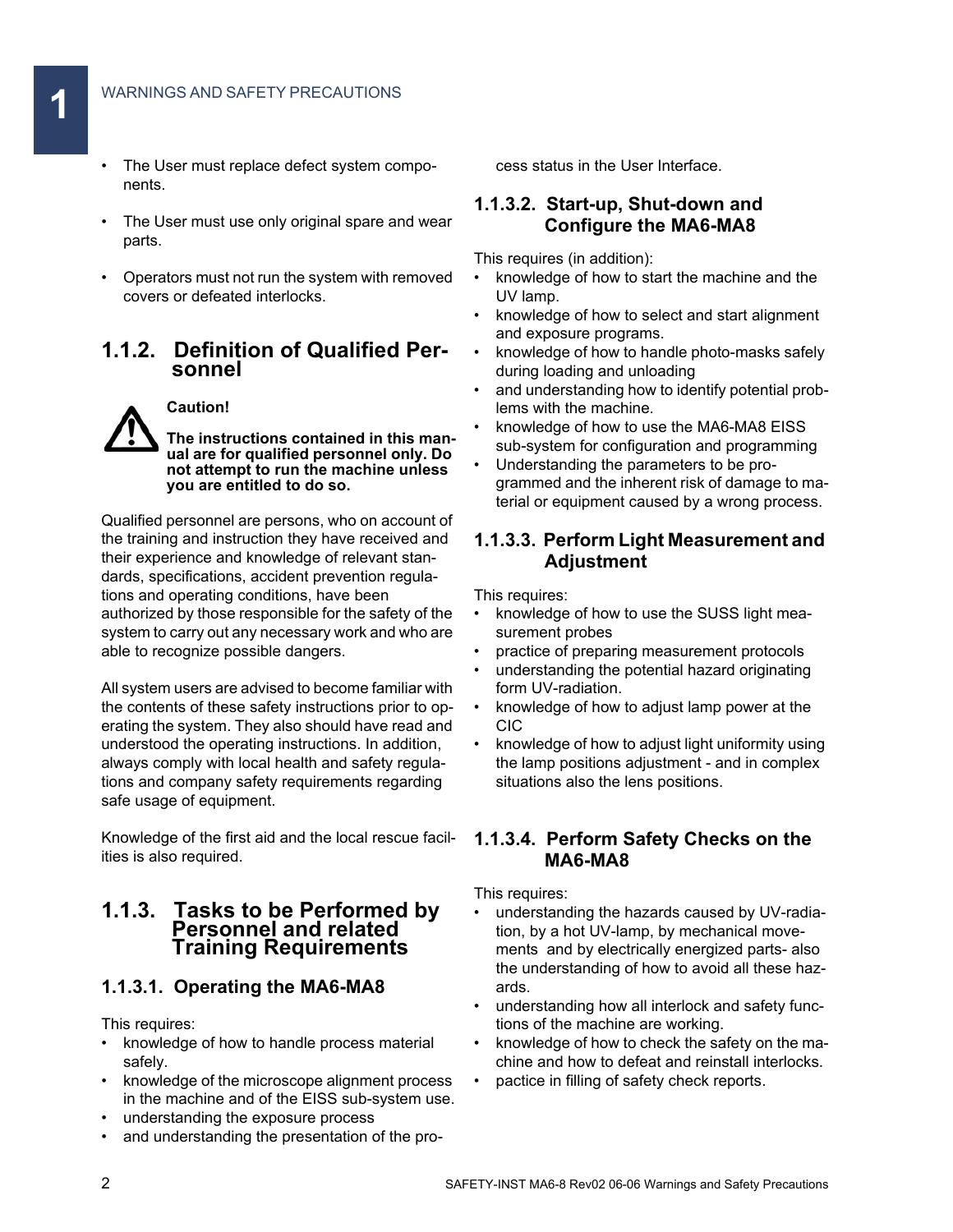## **1.1.3.5. Exchange of UV-Lamp**

This requires:

• special training for exchanging the exposure lamp:

i.e. handling of the lamp, performing electrical connections to the lamp, checking and adjusting lamp positions,checking of lamp cooling, ability to identify degraded mirrors.

#### **1.1.3.6. Perform General Trouble Shooting and Maintenance**

This requires:

- special training for Maintenance Access Points
- understanding machine states and processes
- experience in using the service program (ServiceGUI)
- knowledge in handling of cleaning agents- including flammable liquids - and grease
- detailed knowledge of mechanical machine components

### **1.1.3.7. Perform Service Tasks**

This requires:

special training for dedicated service by a SUSS MicroTech Lithography trainer.

## **1.2. Recommended Safety Equipment**

At a minimum, it is recommended that the user supplies the following personal safety protective equipment (PPE) and make it readily available at the machine installation site:

- Optical Safety Glasses filtering UV-radiation (according to EN170) for extended working at the exposure area (i.e. during light measurement) or near the uncovered light beam (i.e. lens adjustment). SUSS recommends part# 185245.
- Face Shield or Mechanical Safety Goggles (according to EN166) during the handling (exchange) of an UV-lamp, or when fragments of substrates must be handled.
- Chemically Resistant Clean Room Gloves and Lab Coat and Apron, for handling poisonous substrates, wafer fragments or cleaning agents.
- Optional special safety equipment, if recommended by an MSDS or the material supplier, for handling of custom specific materials having a potential impact on operator's health.

#### **Note:**

**Always read the instruction sheet for the respective safety device and follow supplier's instructions!**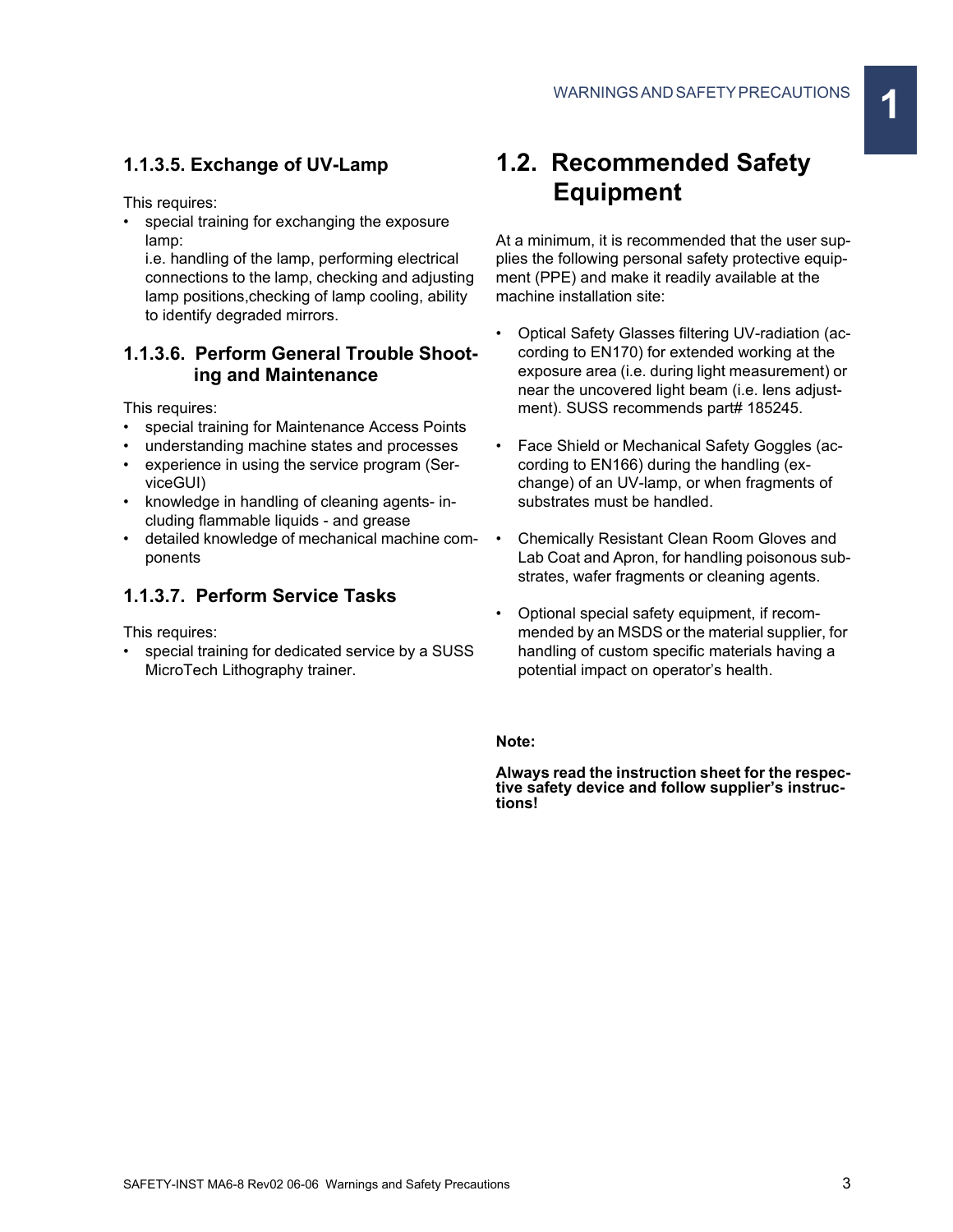## **1.3. Safety-Related Terms and Symbols**

The terms **DANGER, WARNING, CAUTION** and **NOTE** are used in these instructions and at warning labels on the machine to point out particular dangers or unusual information to which special attention must be paid.

#### **Danger!**

**indicates an imminently hazardous situation which, if not avoided, could result in death or serious personal injury;** 

#### **Warning!**

**indicates a potentially hazardous situation which, if not avoided, could result in death or serious personal injury; - substantial damage to property could also result if proper precautions are not taken.**

#### **Caution!**

**indicates that personal injury or damage to property can result if proper precautions are not taken.**

#### Note!

draws attention to special technical product information which may not be immediately obvious even to qualified personnel.

The following ISO 3864 symbols are used in the manual and at the machine to alert to specific hazardous situations

| <b>Electric Shock Hazard Warning</b>                                                                                                                                     |
|--------------------------------------------------------------------------------------------------------------------------------------------------------------------------|
| Crush or Pinch Point Warning                                                                                                                                             |
| Intensive Light + Potential Eye<br>Damage Warning<br>with UV insert: Invisible Ultraviolett<br>Light<br>without insert: Invisible Infrared Light<br>and/or visible Light |
| Laser Beam Warning                                                                                                                                                       |
| <b>Hot Surface Warning</b>                                                                                                                                               |
| <b>Displosion Warning</b>                                                                                                                                                |
| General Warning Symbol (always<br>with Explanation)                                                                                                                      |
| <b>Wear Appropriate Safety Goggles -</b><br><b>Action Symbol</b>                                                                                                         |
| Wear Face Shield Action Symbol                                                                                                                                           |
| <b>Wear Gloves or Gauntlets Action</b><br>Symbol                                                                                                                         |
| <b>Read Instruction Symbol</b>                                                                                                                                           |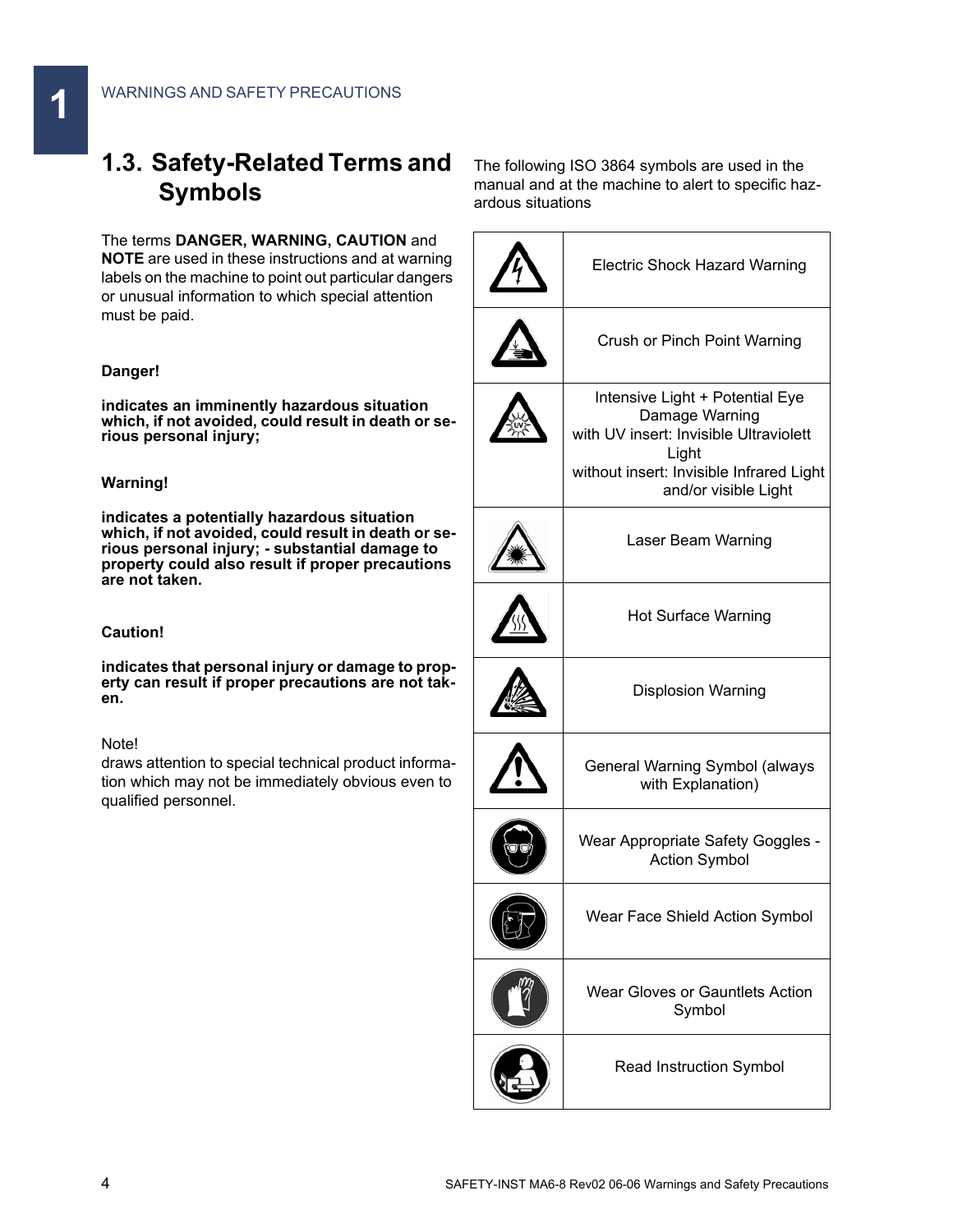The transport, assembly, operating and maintenance instructions and other technical data (in the instructions, product documentation and on the product itself) which is not specially emphasized as described above must also be observed in order to avoid faults which may, in turn, directly or indirectly result in severe personal injury or damage to property.

## **1.4. Intended Use of the Laboratory Mask Aligner**

The system described in this manual has been manufactured according to the technical standards, safety regulations and EC guidelines.

If not installed properly or not used as directed, dangerous situations or damage might occur.

The mask aligner is designed as a photo-lithographic system for 1:1 direct projection of structures from a photo mask to photo-sensitive coated substrates, which have been adjusted to the mask. As light source a closed UV-source is used together with adapted exposure optics.

Integrated components - like the lamp power supply - are designed strictly with the specific use in mind.

Any other use of the machine than as a photo-lithographic system or of its components is not intended by design!

#### **Note:**

**After manual reconfiguration of the mirror house position and of the alignment stage adapter followed by a restart, the machine can be used as a bond aligner (substrate-to-substrate aligner) without the exposure**



#### **Danger!**

**Owing to its functional characteristics, equipment of this type may cause serious personal injury or material damage if it is not used or operated in the correct manner, is not sufficiently maintained or if unqualified personnel have access to it.**

If, in special cases, the systems are to be used for applications where requirements may be more stringent, compliance with such requirements must be assured during installation by the provision of additional protective measures on site.

Any uncertainties regarding this, especially if detailed product-specific information is not available, must be clarified with the appropriate Suss MicroTec Lithography service centre. The system type and serial number must be quoted when making inquiries.

You are advised to make use of the support and services offered by the competent SUSS MicroTec Lithography service centre with regard to planning, installation, commissioning and servicing. See the last page of manuals (resp. last cover page of printed folders) for a list of SUSS units and representatives wordwide - valid at the time of manual publication.

For the latest contact list go to www.suss.com !

### **Warning!**



**Only use accessories authorized by Suss MicroTec Lithography GmbH in order to avoid fire or other damages to the system. Accessories authorized by Suss MicroTec Lithography GmbH are compatible with the system.** 

Any unauthorized changes or modifications to the system or use of incompatible accessories would void all warranties. Please consult SUSS MicroTec Lithography GmbH before implementation of any change or modification.

When working with hazardous process materials the local laws, regulations, codes and Material Safety Data Sheets (MSDS) regarding these materials have to be considered and observed.

Always make sure that all covers are in place and closed **before** the machine is switched on.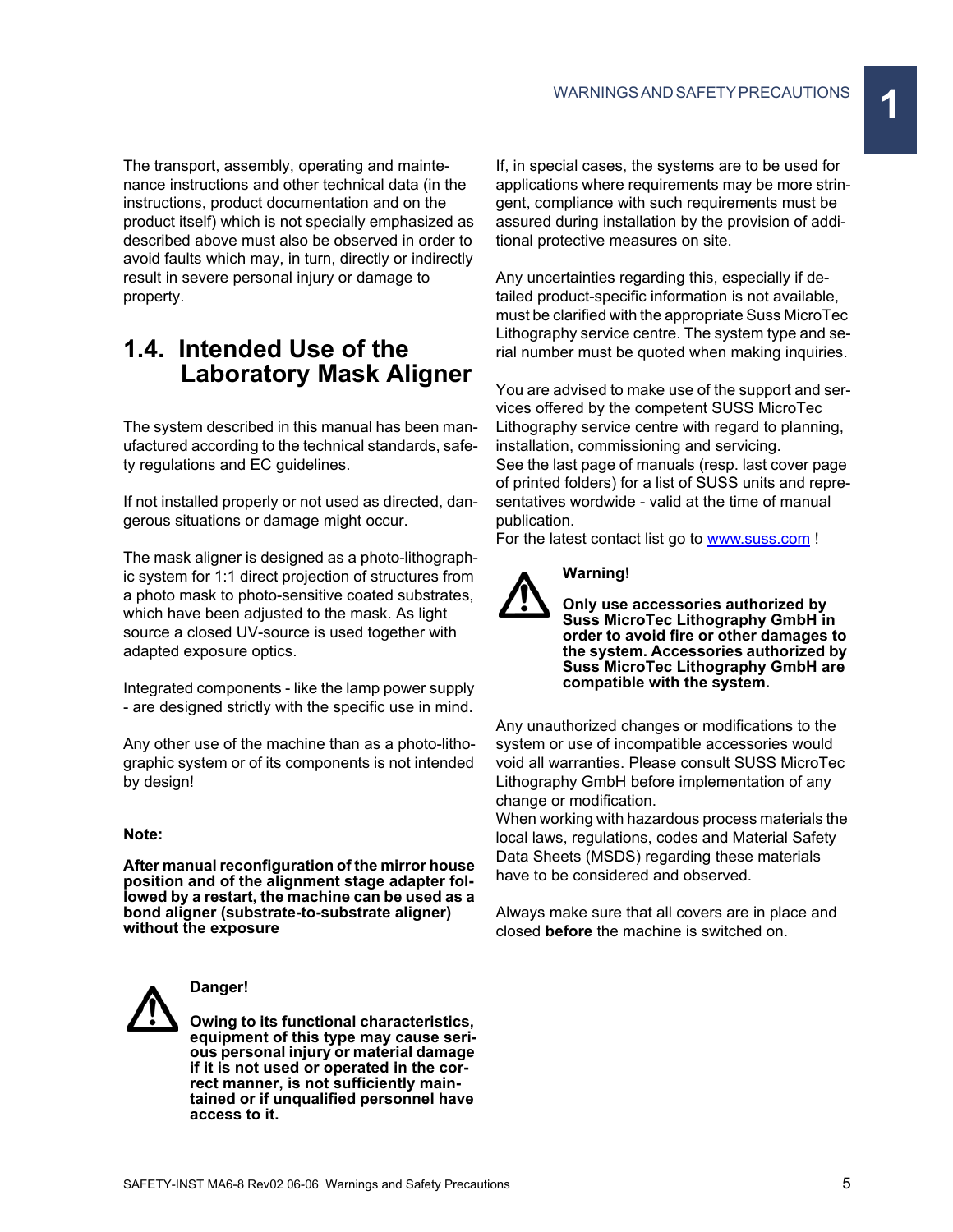## **1.5. Transport and Installation 1.6. Maintenance and Service**



### **Warning!**

**It is assumed that all basic planning work concerning installation and all work regarding transport, assembly, commissioning, maintenance and repair will be carried out by qualified personnel and/ or monitored by responsible, skilled personnel.**

Particular attention must be paid to the following:

- technical data and information concerning permitted use (assembly, connection, supply and exhaust adjustments, ambient and operating conditions) specified in the brochure, order documents, manuals, instructions and other product documentation.
- the general installation and safety regulations,
- the proper use of tools and transportation devices,
- the local requirements and
- system-specific specifications.
- the obligation of those responsible for the installation to provide employees with suitable safety instruction in accordance with local accident prevention regulations.

The product documentation contains instructions which must be followed by qualified personnel in situations in which the equipment is used for its intended purpose.

The transport, assembly, operating and maintenance instructions and other technical data (in the instructions, product documentation and on the product itself) which is not specially emphasized as described above must also be observed in order to avoid faults which may, in turn, directly or indirectly result in severe personal injury or damage to property.

See particularly Chapter 2. Installation and also the installation instructions of optional components and/ or OEM subassemblies (i.e. CIC Lamp Power Supply and eventual special equipment)

For safe environmental conditions see section Environmental Requirements below.

Specific maintenance and service related safety instructions are defined within a special maintenance section of the user manual.



#### **Warning**!

**Only qualified and equipment specific trained personnel are allowed to run the equipment in service mode because incorrect machine handling could result in serious damage to the machine and in personnel suffering injuries. Under no circumstances should users with only operator or manager authorization operate the machine in this mode or perform service tasks.**



#### **Warning!**

**Only use accessories, spare parts and consumables authorized by SUSS MicroTec in order to avoid personal injury or damage to the machine. Authorized parts are compatible with the system. If incompatible parts are used, the system may become severely damaged.**

At regular intervals check all supply lines and fittings to prevent loose fittings and leakage. Also perform maintenance tasks as described in the Preventive Maintenance Manual of the machine.

When Service tasks are completed and the machine should be set to operation mode, make sure that all covers are in place, interlocks are activated before the system is switched on again.



#### **Warning!**

**With only operator authorization do not run the machine if it is still in service mode. Call for maintenance/ service technician to complete his task and to set back the machine into automated operation mode.**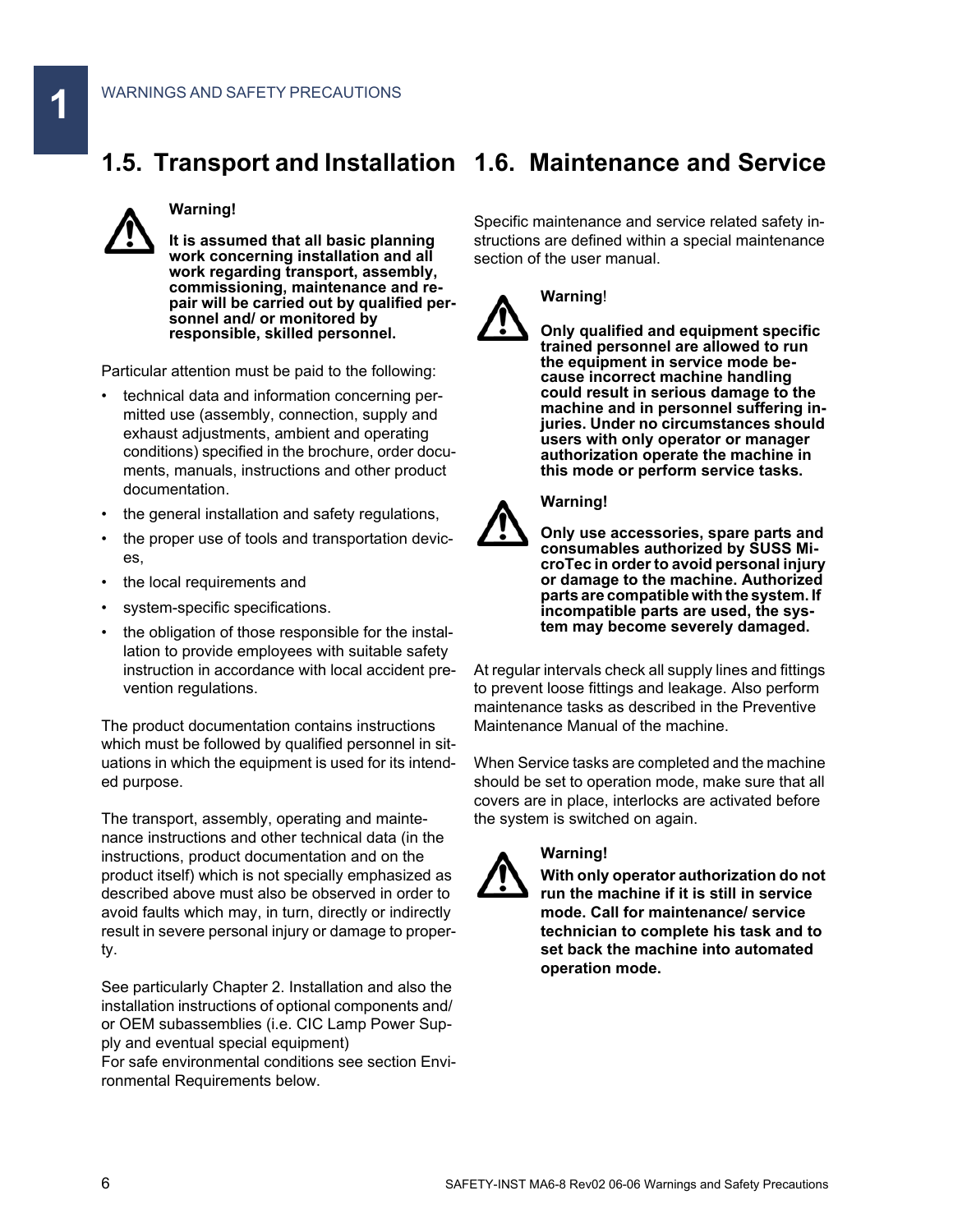## **1.7. Safety Hazards Inherent to the Machine**

This section describes specific safety hazards or potential hazards which may be associated with the use of this equipment, the possible consequences of human interaction with the hazard and the method(s) for avoiding the hazard.

### **Hazards described in this section are:**

- Electrical Hazards by potentially lethal voltages or by energy high enough to ignite fire.
- Mechanical Hazards by rotating and moving machinery parts or by disploding UV-lamp bulbs
- Thermal Hazards by hot surfaces or hot internal parts
- Noise Emission Hazards
- Chemical Hazards by specific materials or agents (Contamination, spill, ...)
- Non-Ionizing Radiation Hazards

## **1.7.1. Electrical Hazards**

Protection against electrical hazards is provided in general by closed, grounded cabinets for the electrical devices using dangerous voltages.

Those are the central section of the machine, power supplies for UV-lamps, electronics and computer. Dangerous voltage is also present in the lamp house.

All boxes are marked with the electrical hazard label.



#### **Warning - Hazardous Voltage!**

**When the covers or connectors are removed from any component of the machine, hazardous voltages may be exposed.**

**Hazardous voltages can cause severe injury or death. Never remove the rear or side panels of the modules or any other equipment housing, cover or shroud while the power line is connected.**



### **Warning!**

**For maintenance works - at first always**  try to work at a fully de-energized "elec**trical cold"equipment.**

**Follow the Lockout/Tagout procedures described in the machine documentation or by your in-house instructions.**

Energized Electrical Work - Voltage Types (SEMI S2-0302, Sect. 11)

- TYPE 1 Equipment is fully de-energized (electrical "cold")
- TYPE 2 Equipment is energized. Energized circuits are covered or insulated. Work is performed at a remote location to preclude accidental shock.
- TYPE 3 Equipment is energized. Energized circuits are exposed and accidental contact is possible. Potential exposures are less than 30 volts rms. 42,4 volts peak, 240 volt-amps and 20 joules.
- TYPE 4 Equipment is energized. Energized circuits are exposed and accidental contact is possible. Voltage potentials are greater than 30 Volts rms, 42,4 Volts peak, 240 Voltsamps. 20 Joules or radio frequency (rf) is present.

It should never be necessary for the operator to open the cover of an electrical portion of this machine. If any electrical problem occurs, turn the machine off and notify a supervisor or maintenance staff immediately.

If working at a fully de-energized equipment is not possible, only specifically trained technicians are authorized to service the electrical system of an energized "electrical hot"equipment - When performing so, always observe and obey your safety in-house instructions.

#### **Important!**

**In case of danger for a person servicing "electrical hot"equipment actuate the Emergency Off Button (EMO) immediately!**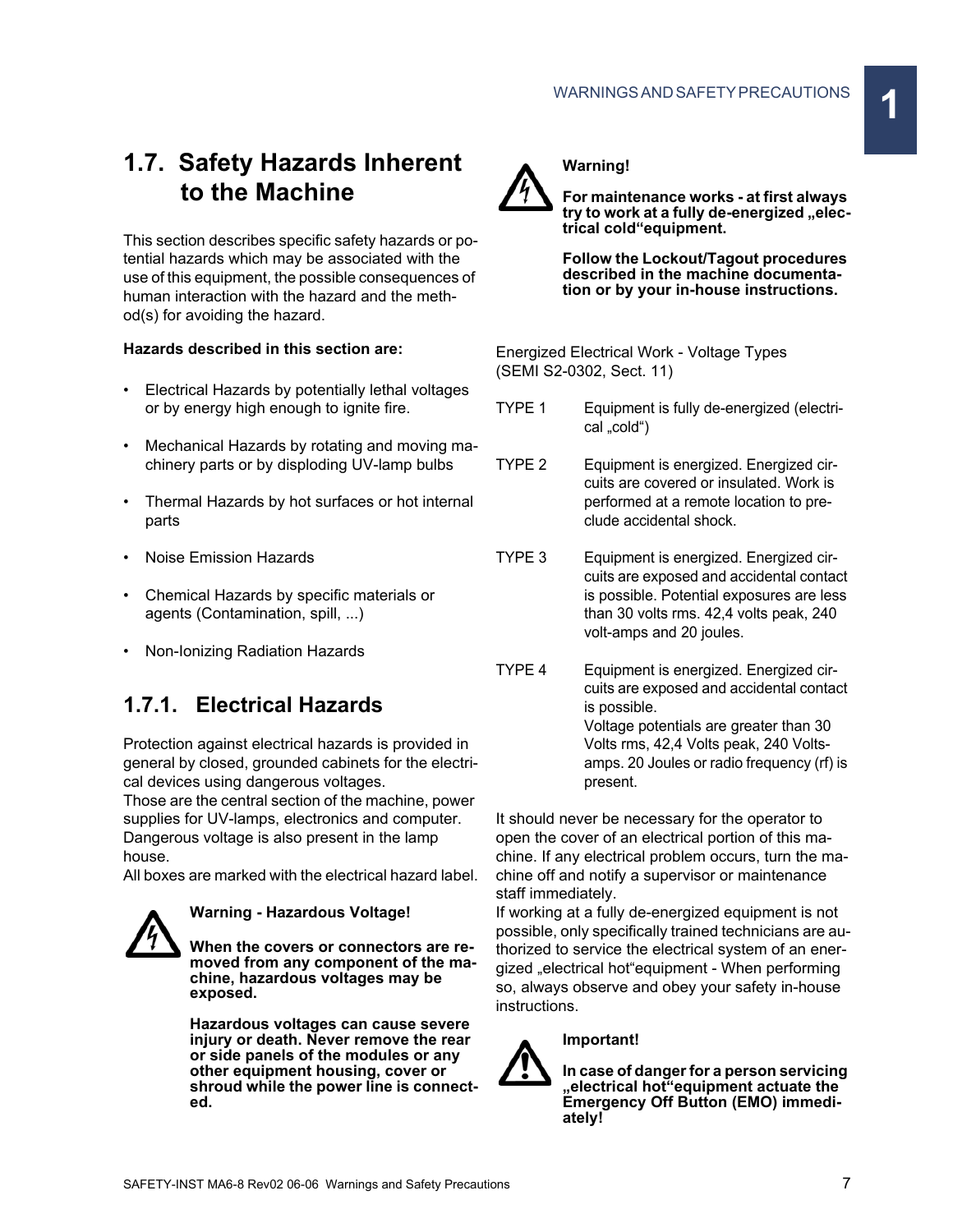

**Danger** - **High Voltage!**

**The machine operates under high voltage!**

**Voltage may be still present in supply sub systems when the machine is switched off, but still connected to the mains power supply.**

**All power to the system must be completely disconnected before servicing electrical systems to prevent the risk of electrical shock.**

Prior to opening system disconnect system from mains power supply completely (main switch in OFF position).

Maintenance, adjustment etc. on the electrical system must be performed by specifically qualified personnel with the corresponding access permission only. Electrical drawings must be available during such work and must be fully understood by the service technician.

In case of any fuse replacement use fuses only of the same type and with the same load as the replaced fuse. Never use auxiliary fuses or short circuit the fuse block.

When removing internal components (capacitors, motor regulators) from the equipment observe the warning labels (on them or in the schematics) and make sure that the respective device has been discharged.

Do not remove or cut off any ground wire of the system or the power supply.

## **1.7.2. Mechanical Hazards**

#### **1.7.2.1. Moving Parts**

Improper operation of the machine may result in serious injury from moving actuators such as alignment stage, mirror house or displacement of the microscope. Such positions are marked by a nearby crush warning symbol (if attachable)



## **Warning!**

**Your fingers could be jammed or body parts could be hurt by a machine part in action.**

**Do not take any action during operation of the machine to remove any obstructing element until a stop command is sent to the active actuator.**

## **1.7.2.2. Pressurized Lamps**

Improper handling of an UV lamp may result in injury from fragments of the exploding pressurized lamp. Lamps must be protected from mechanical impacts during all handling, i.e. during lamp exchange. A hot lamp has high inside gas pressure - extreme temperature shock to a hot lamp could cause also explosion. This could happen by premature opening of the lamp house.

### **Warning!**

**Fragments of an exploding UV lamp could severely injure eyes or other body parts.**

**An UV lamp not enclosed in the original manufacturer's box must be handled only with gloves and protected by a face shield or by mechanical safety goggles!**



**High power lamps (2 kW and more) are pressurized also when cold. They must be handled with special care and only when protected by a face shield and chest protector (see section Safety Equipment above).**

**Always follow also the instructions ( inside the original transport box) given**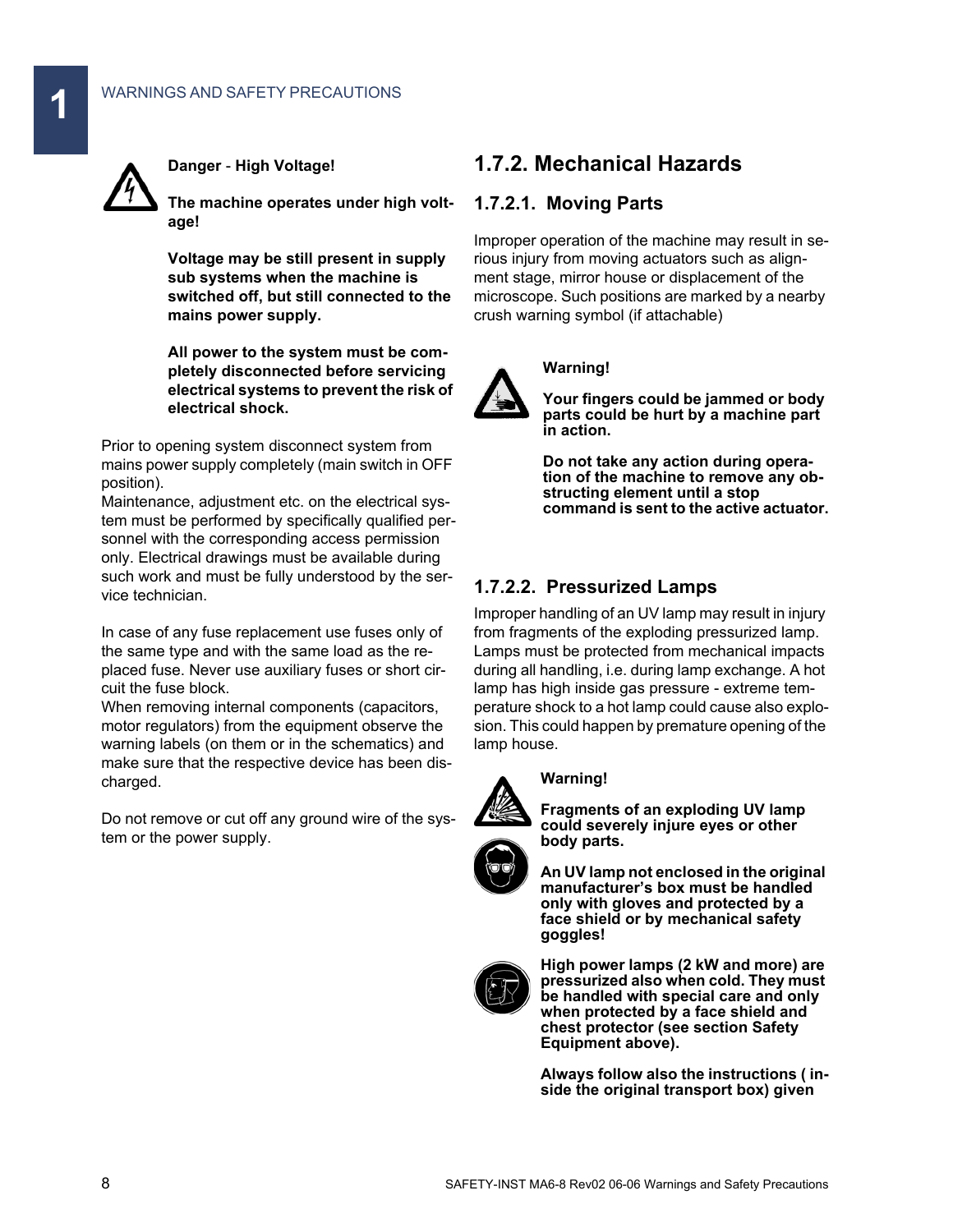**by the lamp manufacturer**

**Premature opening of the hot lamp house may result in lamp explosion.**

**Lamp explosion also results in release of mercury - liquid when cold and vaporized when hot. For further details see section Chemical Hazards below.**

**After lamp explosion immediate decontamination is mandatory, because mercury represents a potential serious threat to health and pollutes the environment (see also section Chemical Hazards).**

## **1.7.2.3. Compressed Gases**

The machine uses compressed air for many functions and for vibration damping. Compresed air has the potential of harming people if abused or in cause of a fierce leak. Do not lacerate pneumatic tubes or disconnect a pressurized tube!

Always make sure that the gas supplies (CDA and Nitrogen) are switched off prior to work at the pneumatic system.

## **1.7.3. Thermal Hazards**

Thermal hazards will result from premature contact with heated portions of the equipment and may arise by premature opening of the lamp house door. The UV lamp bulb and sockets are extremely hot when ON. After switching off the lamp the interior of the lamp house needs further cooling.

During normal operation the upper exhaust duct of the lamp house on back of the machine can attain the temperature of about 70°C. Do not touch! The lamp house is labeled by a hot surface symbol.

Halogen lamps for microscope illumination will be also very hot when switched ON - Do not touch. Before changing halogen lamps, wait some minutes to cool down.



#### **Warning!**

**Before opening the door of the lamp house allow the UV-lamp and the interior of the lamp house to cool down at least 10 minutes for the LH1500 and 20 minutes for the LH5000.**

## **1.7.4. Noise Emission Hazard**

The sound level measured in the operator area is well below 70dB (A) during all operation modes. No hazard is caused by noise.

## **1.7.5. Radiation Hazards**

The high energy of the ultra violet (UV) light produced by the exposure lamp can cause severe eye damages and skin burns.

Personnel entrusted with the adjustment of the exposure lamp should wear eye and skin protection against UV radiation.

In most applications the UV light uses the wavelength region between 440 nm and 340 nm. This UV light is accompanied by some visible blue light. This wavelength interval may be limited -depending on the application- by filters.

Shorter wavelengths could be applied using special exposure optics. In this case the light beam could be hardly visible!

The full spectrum of the UV-lamp (without optics and selective mirrors) is given in section 3.1.4 Components of the Exposure Optics.



#### **Warning!**

**Invisible high energy UV light may damage your eyes or skin if the machine is not used as intended.**

**When performing light uniformity checks, wear UV protective glasses.**

**Do not work on a machine if shielding covers of the light beam are detached if unavoidable for service purposes wear UV protective glasses and cover your skin.**

**Sections where UV radiation could harm your eyes are marked with the wear safety goggles action symbol.**



**Be especially aware of hazards to eyes and skin resulting from unvisible UVexposure, when working with short wave UV-light by applying UV250 or UV300 optics.**

The halogen lamps for microscope illumination do not only emit visible light but also invisible Infrared (IR) light.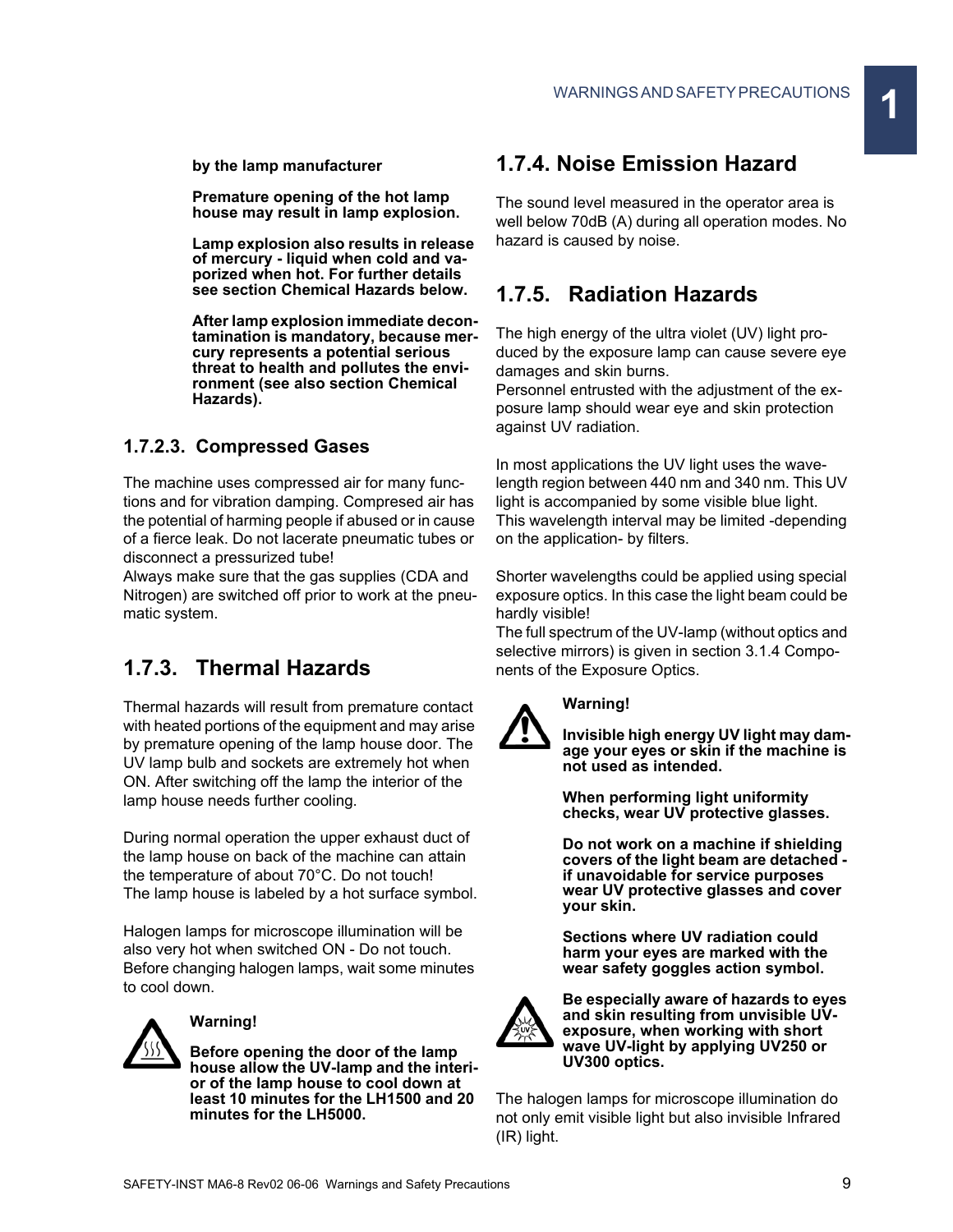The covers over light sources for microscope illumination as lamps and light guide adapters are necessary to safeguard against excessive IR light exposure; do not remove such covers. After changing a bulb or a light guide component, make sure, that all covers are fixed on the right place.

Small RF radiation or EM field is emitted by all electronic subsystems. The frequency depends on the clock rates used inside the systems, and can be especially high from the computer system. The intensity of this radiation or fields is low and generally not known to be harmful for humans. But persons with pacemakers should avoid to perform maintenance or service tasks inside the machine (when electronics are still energized).

## **1.7.6. Chemical Hazards**

#### **1.7.6.1. Chemicals used or produced by the Machine**

#### **1.7.6.1.1. Mercury (Hg)**

The UV lamp contains a small amount of toxic mercury (Hg) (for lamps from 200 W to 1000 W the content is between 0,1 g and 1,0 g Hg). Hg enclosed in an unharmed lamp bulb cannot affect humans or the environment.

If an UV lamp breaks or bursts, counter measures to contain the mercury content are to be taken immediately.

A broken cold lamp spills liquid mercury, which must be caught.

An effective way to collect visible droplets is by suction with a syringe or vacuum device (but never use personal respiration).

Following general clean up - including invisible remaining - shall be done using a mercury absorbing agent like sulfur powder or a specialized Hg-catcher like Mercurysorb by Carl Roth (available as SUSS articles PO. 192656 and 192657).

Missing to collect the spilled mercury completely will result in a risk for long-term emission of toxic Hg vapor (see Warning below).

During the cold clean up no special respiratory precautions are needed, because short-term exposure is not critical. But wear Latex gloves and goggles.

• All debris as well a the materials used in the cleanup should be treated as hazardous waste and disposed off accordingly (following local rules and law for Hg waste).

If an explosion of a hot lamp happens, the mercury content will be blown away as vapor. SUSS recommends the following course of action following a lamp explosion on order to avoid the inhalation of mercury vapor:

- Turn off electric power to the lamp supply and machine immediately
- Do not turn off the exhaust system for the lamp house. Exhausting is the most effective way to remove the Hg vapor.
- Do not open the lamp house for the time being.
- Evacuate the immediate area of the machine.
- Ventilate the room (as effective as possible).
- Wait for about 30 minutes before returning to the machine area.
- Remove glass fragments, bulb sockets and potential mercury residue, deposited inside the lamp house. This should be done only when wearing Latex gloves and goggles.
- Decontaminate the empty lamp house as described above for liquid mercury spillage.
- Finally use lint free paper, which is slightly dampened by a residue free liquid, to wipe optics very gently.
- All debris as well a the materials used in the cleanup should be treated as hazardous waste and disposed off accordingly (following local rules and law for Hg waste).

To minimize the risk of lamp explosion - as well as to optimize lamp life in general - follow these rules:

- run UV lamps only with a SUSS lamp power supply (i.e. CIC), which respects the technical data of each lamp type approved by SUSS.
- select only a lamp type which is explicitly authorized by SUSS for use with the SUSS power supplies. (See sections "Cooling the Exposure lamp" in Installation for approved lamp types.
- watch for the lamp life this is specified in the data sheets typically as 1000h and controlled correspondingly by the SUSS power supply - but frequent ignitions shorten the life expectancy.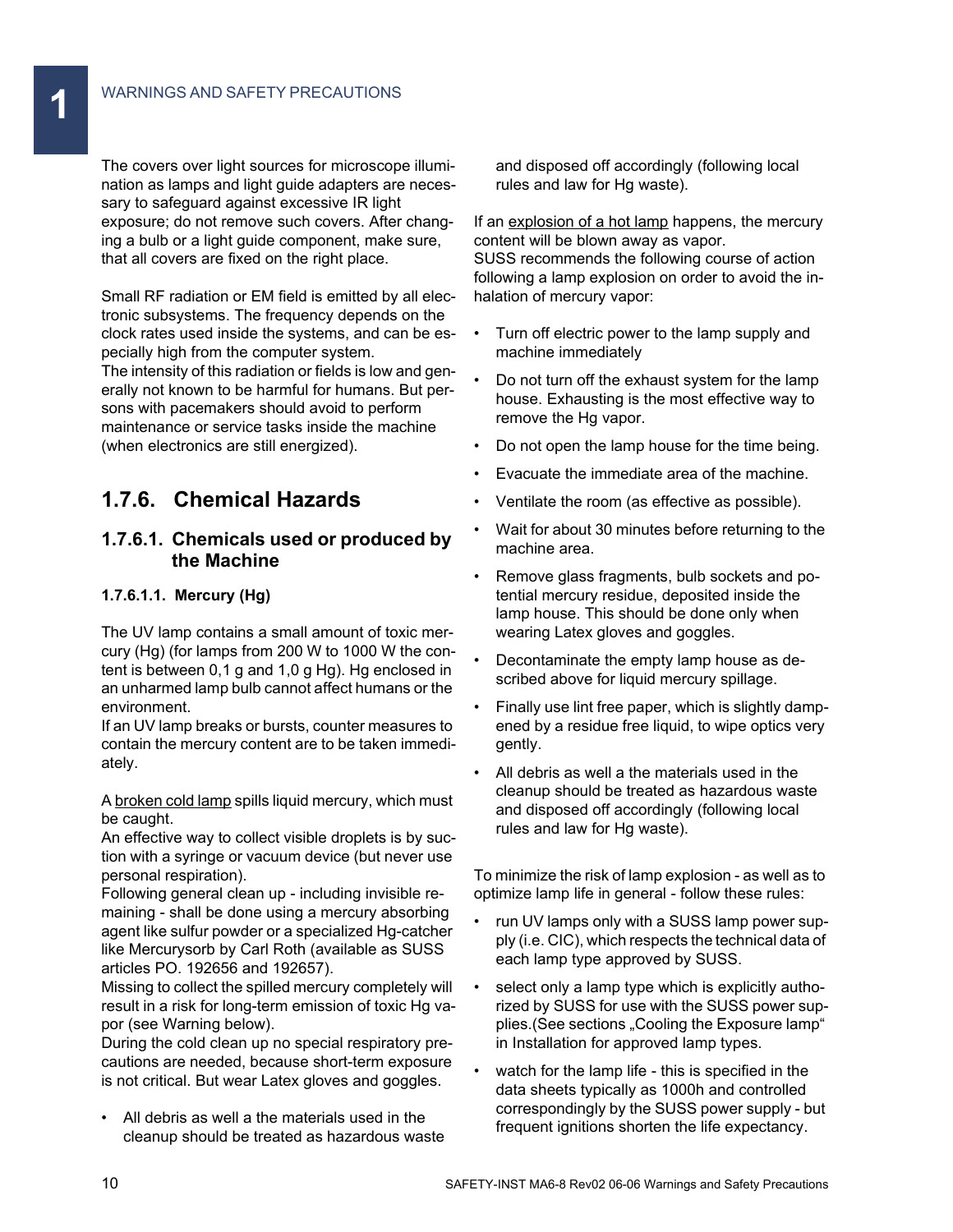- take special care to adjust cooling of the UV lamp according to the tables listed in the installation section of the manuals.
- Make sure that the  $N<sub>2</sub>$ -cooling tubes are not deadjusted but blow correctly to the lamp sockets.
- Check the color of the metal sockets of the used lamp - it must be similar to the new lamp or slightly gold-colored at the maximum. If a socket is darker, then it has not been cooled correctly. In this case carefully check and adjust cooling conditions and electrical connections.
- do not open a still hot lamp house because premature opening generates a temperature shock to the lamp.
- when inserting a new lamp, avoid any mechanical stress to the bulb.
- insert the lamp correctly with respect to direction and polarity (the 500 W deep UV lamp is reversed to all others).
- inspect the electrical connections between lamp and feed through of the lamp house for degradation of contact surfaces with every lamp exchange - if degradation is detected, change also the bad component.
- if the type or model of lamp has been changed, select the correct lamp type at the lamp power supply menu before starting.
- for more details see also CIC-manual and chapter Maintenance of this manual in sections Replacement of the exposure lamp and  $N<sub>2</sub>$ -control.



#### **Warning!**

**Mercury is very toxic. Incorporated mercury can result in chronic heavy disease. Incorporation is typically possible by extended exposure to mercury vapor, which will be a result of spilled and than hidden mercury.**

**The only sure way to avoid this risk, is to avoid a spillage event - or if this happened by accident, to remove all mercury from the location by recommended procedures and agents as described above!**



#### **Warning!**

**A hot mercury lamp is highly pressurized and can explode if mistreated, causing mechanical hazard by fragments and chemical hazard by Hg vapor.**

#### **Carefully avoid any of the above listed severe treatments.**

Store and transport UV lamps - including disused lamps - only in the manufacturer's original box! Disused mercury UV lamps must be disposed - according to local rules and law - as hazardous waste, because of its Hg content.

In principle mercury lamps could be returned to the supplier. But the heavy restriction is, that they must not be shipped by air other than declared as dangerous goods (UN 2809) together with an IATA shipper's declaration and specially packed.

The UV lamp has a limited life time and is sensitive to rough handling. Therefore it is seen as a consumable.

#### **1.7.6.1.2. Ozone (O**3**)**

Ozone affects the human respiratory tract, if ozone concentration is increased above a certain level. The effect is cumulative.

The exposure lamps produce ozone due to the interaction of the UV light with the oxygen of the air. The spectral distribution of normal UV lamps (340 - 440 nm) is not especially effective in producing ozone: the seldom used dUV-lamp (with increased intensity below 315 nm) produces more ozone.

Exhaust of the lamp house is mandatory for lamps with 500 W or higher, to cool the lamp to a safe temperature. This exhaust takes also the produced ozone away.

During the very first minute following lamp ignition the ozone production of standard lamps is significantly increased about the normal level. Because of this ozone, the exhaust should be also active, if a small lamp will be switched on only for a few minutes and cooling would not be an issue.

In the vicinity of mask aligner lamp houses never has been found an ozone concentration higher or near to OSHA acceptable maximum value, if the exhaust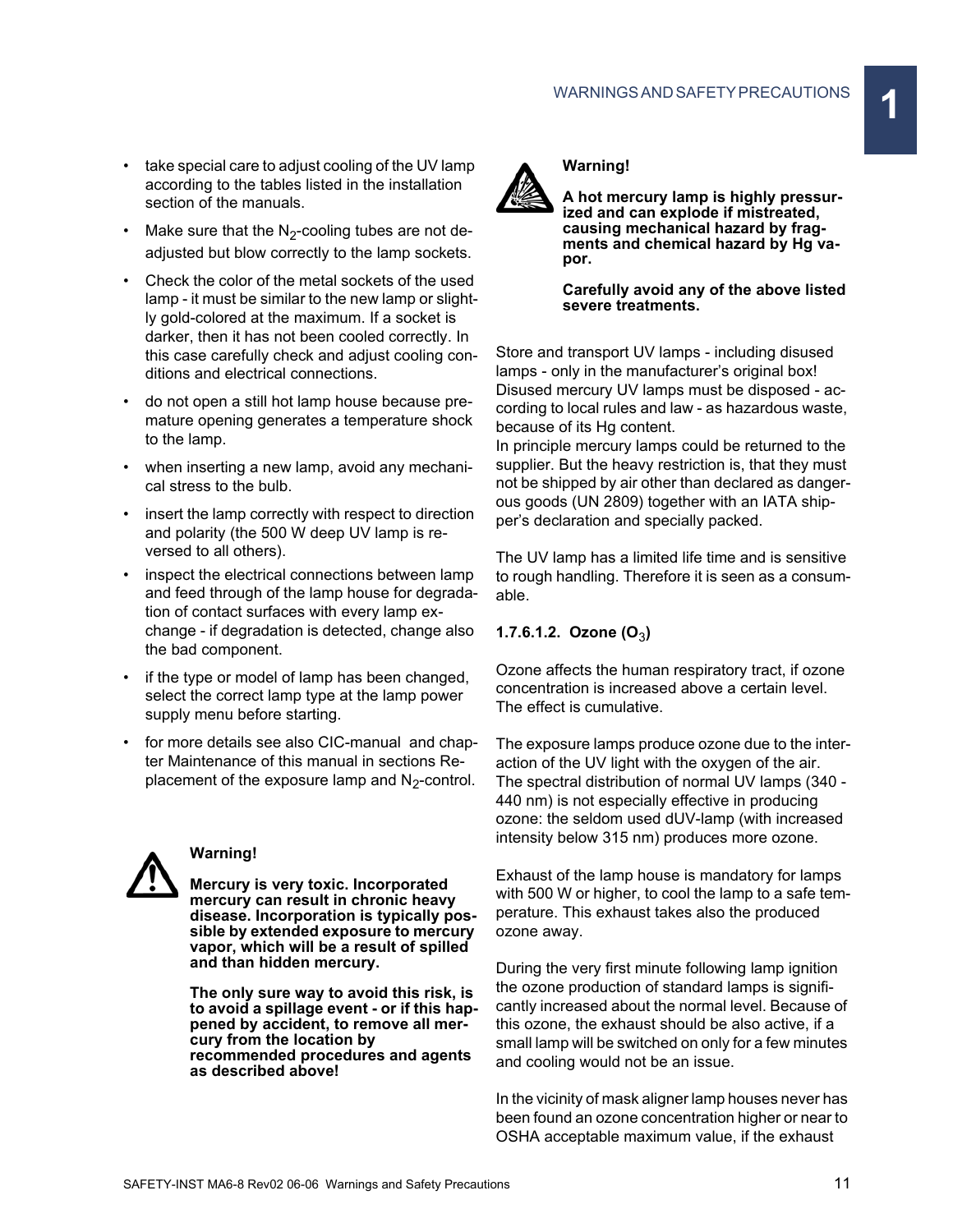has been correctly set. Also the ozone concentration in the exhausted air itself is regularly significantly below the limit.



#### **Caution!**

**To avoid exposure to ozone adjust the exhaust flow for the lamp house to the correct settings.**

#### **1.7.6.2. Use of Toxic or Secret Process Materials (Substrates, Resists)**

When using toxic or secret material (e.g. GaAs), the system's user has to make sure that his personnel is supplied with the necessary safety instructions and Material Safety Data Sheets to run the system in a safe way.

#### **Note!**

**It is the user's responsibility to mark all containers and cassettes containing toxic materials with appropriate labels and warning signs.**

#### **1.7.6.3. Working with Cleaning Agents**

Cleaning agents like isopropyl alcohol (IPA) are flammable solvents and must be used in accordance with Federal, State and local requirements. Some environmental regulatory restrictions may exist concerning the total amount of such solvents allowed at a facility. Proper precautions must be taken in the storage, use and disposal of this cleaning agent, which should be treated as hazardous materials.

Use solvents only in well-ventilated areas, away from flames and sparks. Avoid skin contact and breathing vapors.

For effective cleaning of optical parts see this special section in chapter Maintenance.



**Danger - Flammable Media!**

**Solvent vapors and liquids are easily flammable! Flammable chemicals can cause injury or death if ignited!**

**Keep away ignition sources! The machine must be switched off when working with liquid flammable solvents.**

**In the event of chemical spillage, notify a supervisor immediately.**

**To clean components of the mask aligner -especially optical parts - no other cleaning agents than IPA and water should be used.**

**Only properly trained personnel should be engaged in handling isopropyl alcohol for cleaning.**



**Always wear recommended protective equipment (safety goggles, gloves, face shield etc.) in accordance with the chemicals you are handling! Consider and observe Material Safety Data Sheets of the corresponding materials.**

#### **1.7.6.4. Working with other Chemicals**

When using other chemicals always wear recommended personal protective equipment (safety goggles, gloves, face shields etc.) in accordance with the chemicals you are handling.

Prior to starting work with chemicals the user must read and understand the advice outlined in the respective Material Safety Data Sheets.

#### **1.7.7. Increased Hazard after Extraordinary Events**

Following an extraordinary event - heavy malfunction of equipment, overheating, seismic event, etc. the equipment may be damaged without evidence. To avoid hazards for personnel and additional damage to the machine, do not run the machine without prior careful checks by service technicians. For details see the Maintenance and Service sections.

Check forthwith that the UV-lamp is undamaged. If any indication of bulb breakage is seen, proceed as described above for Cemical Hazards/ Mercury!

If a chiller is used, check if liquid has spilled!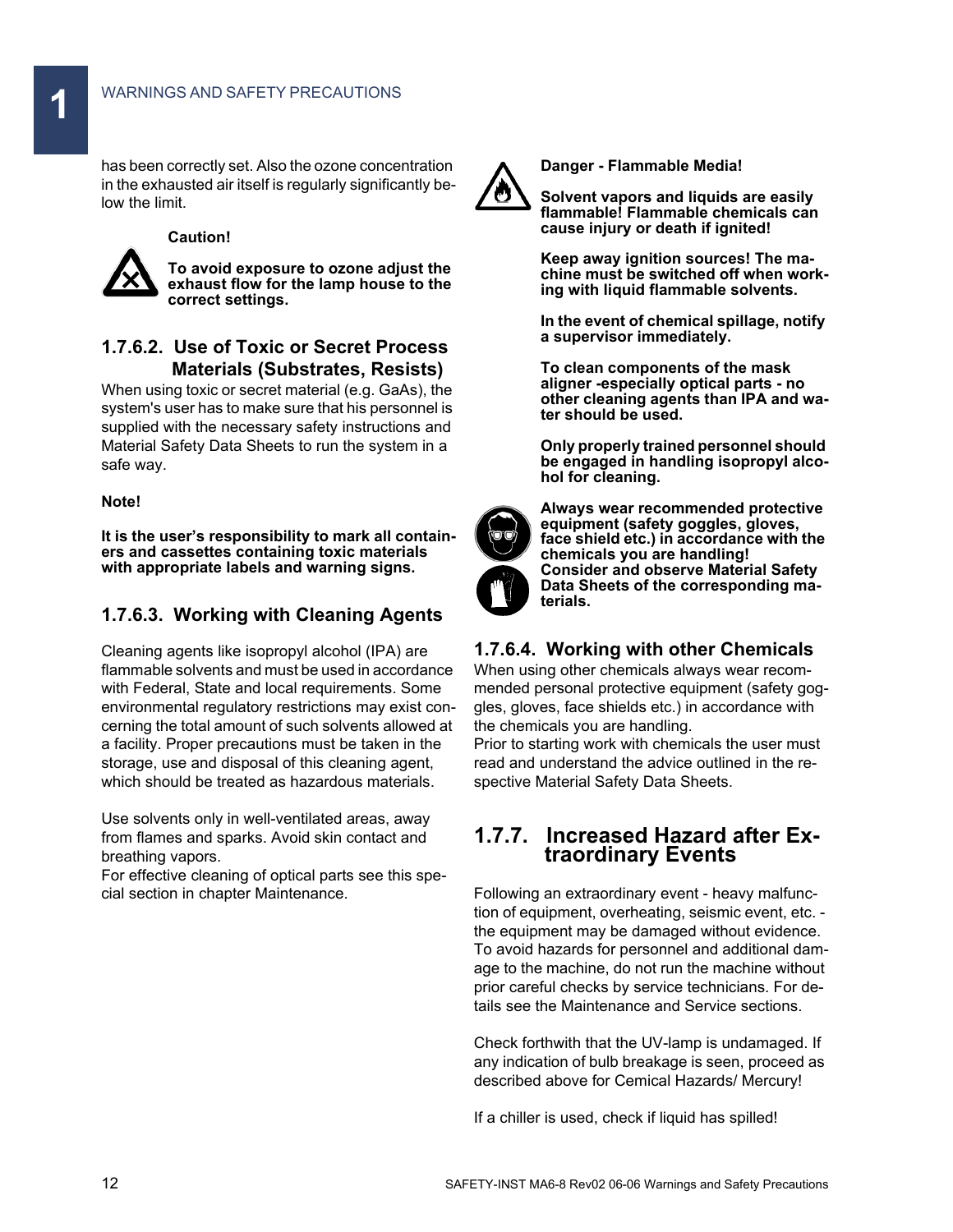## **1.8. Safety Systems and Procedures**

## **1.8.1. Interlocks**

**Warning!**

**Operation of the system with bypassed or defeated safety interlocks can pose major risk to personnel. Only specifically trained persons are authorized to do so.**

## **1.8.1.1. Interlock and Warning for Lamp Cooling Failure**

Lamp cooling devices are monitored by a circuit inside the lamp power supply.

If this circuit detects a failure signal from a detector, the CIC power supply will first signal the failure with an acoustic beep and display  $\mu$ <sub>2</sub>-error".

If this failure continues for an extended time interval - which duration depends on the lamp type to guarantee a safe operation - the output voltage to the lamp, and in effect the lamp, will be switched off by the CIC.

## **1.8.1.1.1. Nitrogen Failure Warning/ Interlock**

Especially important for lamp cooling is a flow of Nitrogen directed to the lamp sockets. The flow intensity is adjustable by a pressure gauge (see description in section " $N<sub>2</sub>$ -Control Unit" and lamp dependent setting values in the installation chapter section "Lamp Cooling" - and the service chapter for description of all gauges). The  $N<sub>2</sub>$ -pressure is readable at the pressure meter on front of the microscope bridge. An additional limit switch activating the warning signal to the CIC, if the  $N<sub>2</sub>$ -pressure falls below the setting is located in the pneumatic compartment.



#### **Warning!**

**The adjustment of the Nitrogen cooling flow as well as the limit adjustment for the monitor is to be done carefully during installation of the machine - or following a change of the lamp type or any part exchange in the cooling system and must not be modified later. Only specifically trained personnel is allowed to modify settings.**

If the lamp cooling warning beep sounds, it is probably caused by a breakdown of the Nitrogen supply. If the supply can be restored within the lamp specific hold time, no switch off would happen.

If the Nitrogen supply is nevertheless stable, the settings of the Nitrogen monitoring device should be checked and adjusted by qualified personnel.

#### **1.8.1.1.2. Exhaust Flow Failure Interlock (Option)**

Some lamp configurations are additionally equipped with a flow sensor in the lamp house exhaust system (located in the input air tube). In case of exhaust shortfall the flow sensor interrupts the same interlock circuit to the CIC as the  $N_2$  limit switch described for  $N<sub>2</sub>$  failure.

How to set the limit for the flow sensor correctly can also be found in the installation and maintenance chapters of the manual.

## **Warning!**

**The adjustment and the interlock limit setting for Nitrogen flow and exhaust must be done by trained service personnel only.**

**Operation of the system with bypassed or defeated safety interlocks can pose risk to personnel or machine.**

### **1.8.1.2. Lamp House Door Interlock of LH1500/ 1000**

The lamp house door is closed by 3 screws and monitored by a safety switch.

When the lamp house door opens, the lamp power supply module will be switched off immediately by a safety interlock relay as part of the EMO circuit.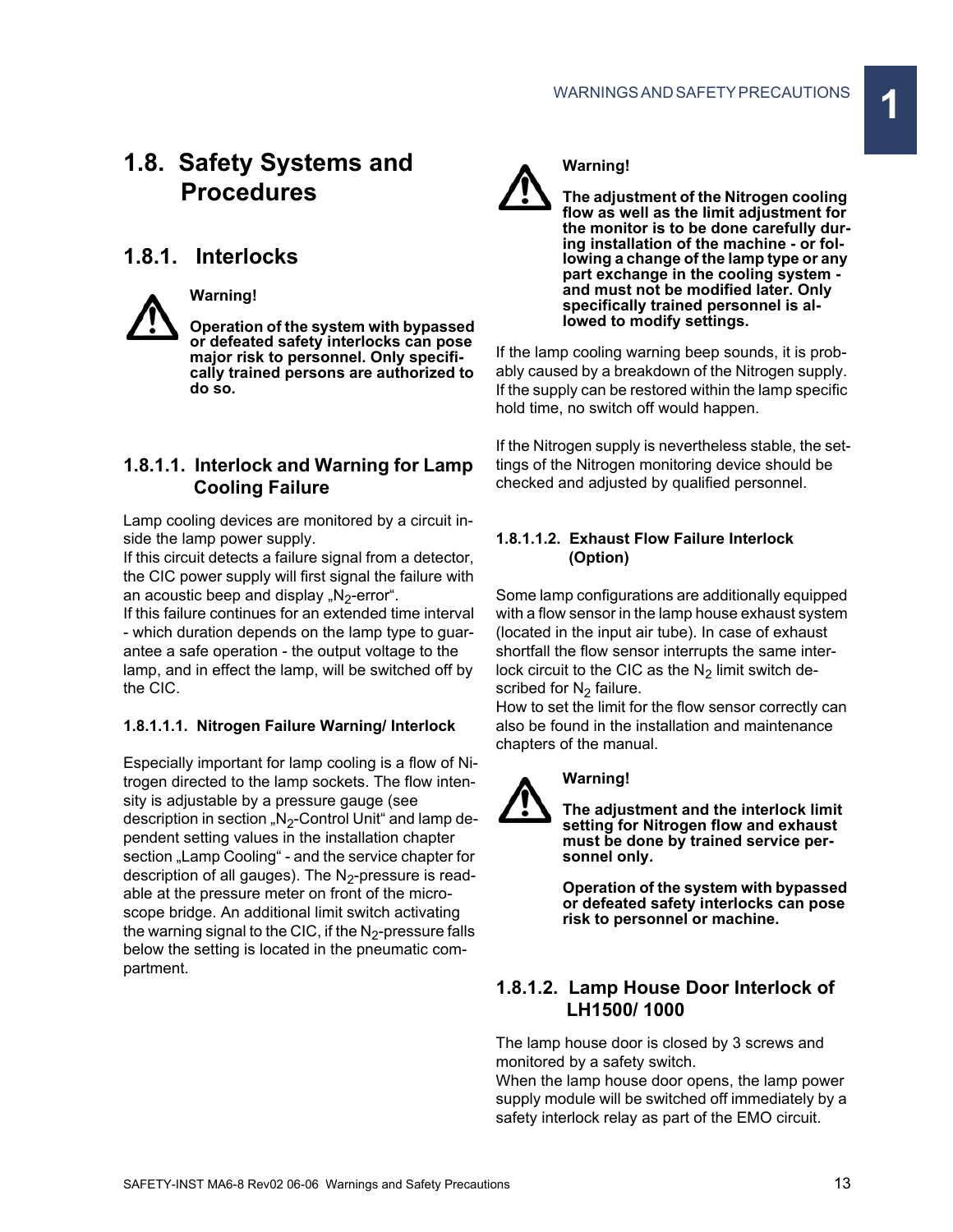To restart the lamp following an activated lamp house door interlock, the lamp house door must be closed, locking all 3 screws, the lamp power supply must be restarted, lamp cool down time (indicated at the CIC power supply) has to be waited, then the lamp can be regularly restarted.



#### **Warning!**

**The lamp house interlock can only prevent the direct access to lamp voltage and the exposition to very intense UV light.**

**But the lamp and the interior of the lamp house will be still extremely hot. Also a lamp explosion could be caused by temperature shock.**

**Never open the lamp house door when the lamp is ON!!**

**Note for LH350 (small Lam house)!**

**The LH350 is not equipped with a door interlock, nor does it have access by a side door. For details see Lamp House 350W in section Maintenance.**

#### **Note!**

**The lamp house door interlock only switches off the CIC; it does not directly influence the machine.** 

#### **1.8.1.3. Detailed Description of the Interlock**

- **1.8.1.3.1. Location and General Actions of Interlocks**
- The **lamp house door interlock** is activated by a single switch in the lamp house. Opening the lamp house door switches an EMO relay in the power supply section of the machine, which switches the CIC power supply OFF immediately.
- The **lamp cooling warning/ interlock** uses the pressure switch in the pneumatic compartment to monitor the nitrogen cooling of the lower lamp socket. The CIC checks the (pressure underrun warning) output of this switch and activates an audible and visible alarm as well as a timer if it

detects the flow being too small. This gives operating technicians a chance to detect and remedy the cooling flow failure. When CIC's timer expires, the CIC will switch OFF its power output. If the lamp house in-flow tube is equipped with an (optional) exhaust flow sensor this works identically by wiring the flow sensor limit switch in series to the  $N<sub>2</sub>$  pressure sensor switch.

- The **Emergency Off circuit** is activated by the EMO knob, which is red on a yellow background – the EMO knob is located on left of the machine. If the EMO knob is activated, it triggers the EMOrelais to switch off all power supplies, which are not necessary for the EMS function itself .
- Details for all Interlock functions can be seen in the following schematic diagrams.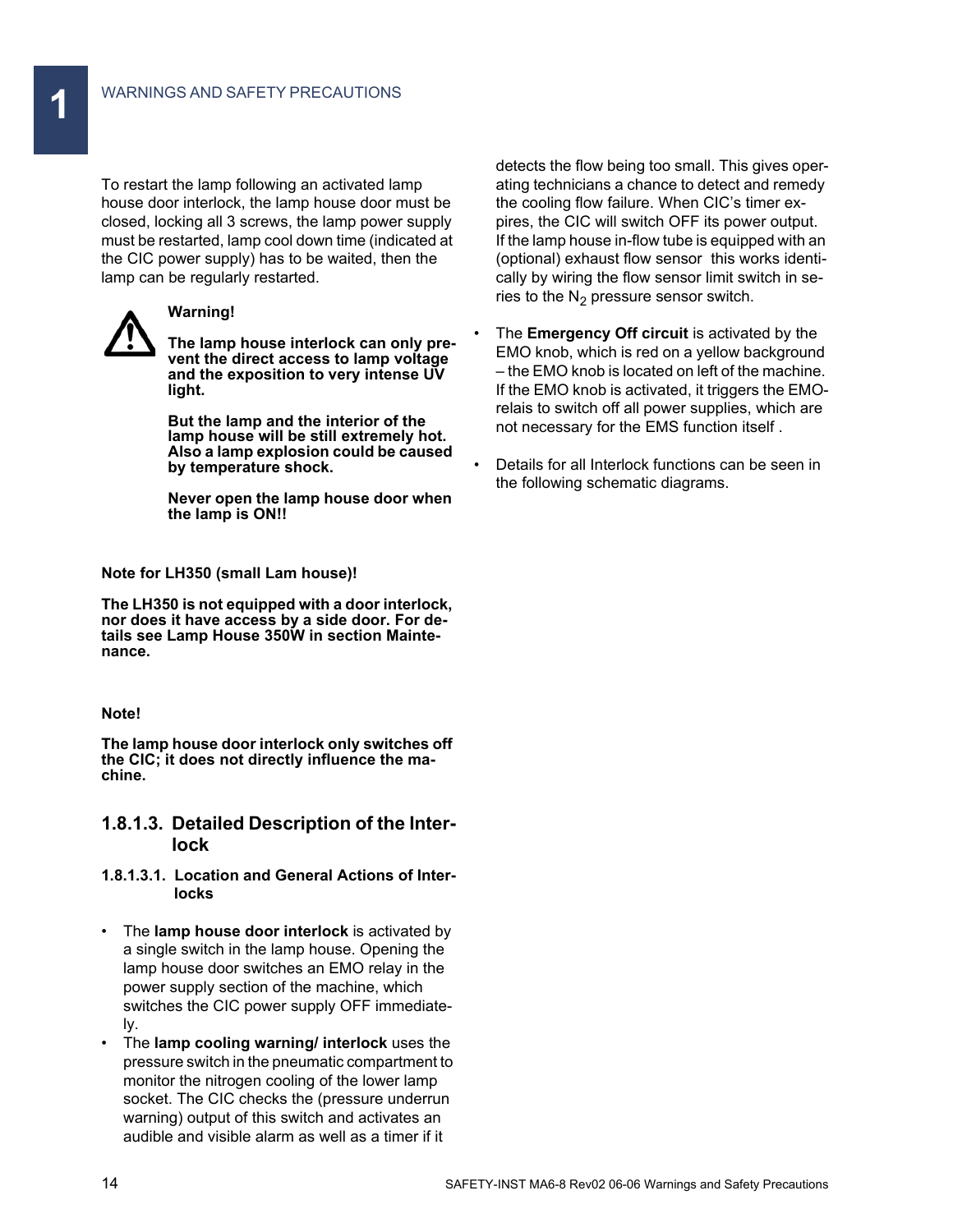#### **1.8.1.3.2. Interlock Schematics**

#### **Lamp House Door Interlock**



Opening the lamp house door will immediately open the door switch, effectively turning off the CIC power supply the same way as by activation of the EMO button. The EMO-relay F5 will switch off all 3+3 parall contacts supplying the CIC main power (on machine output X10).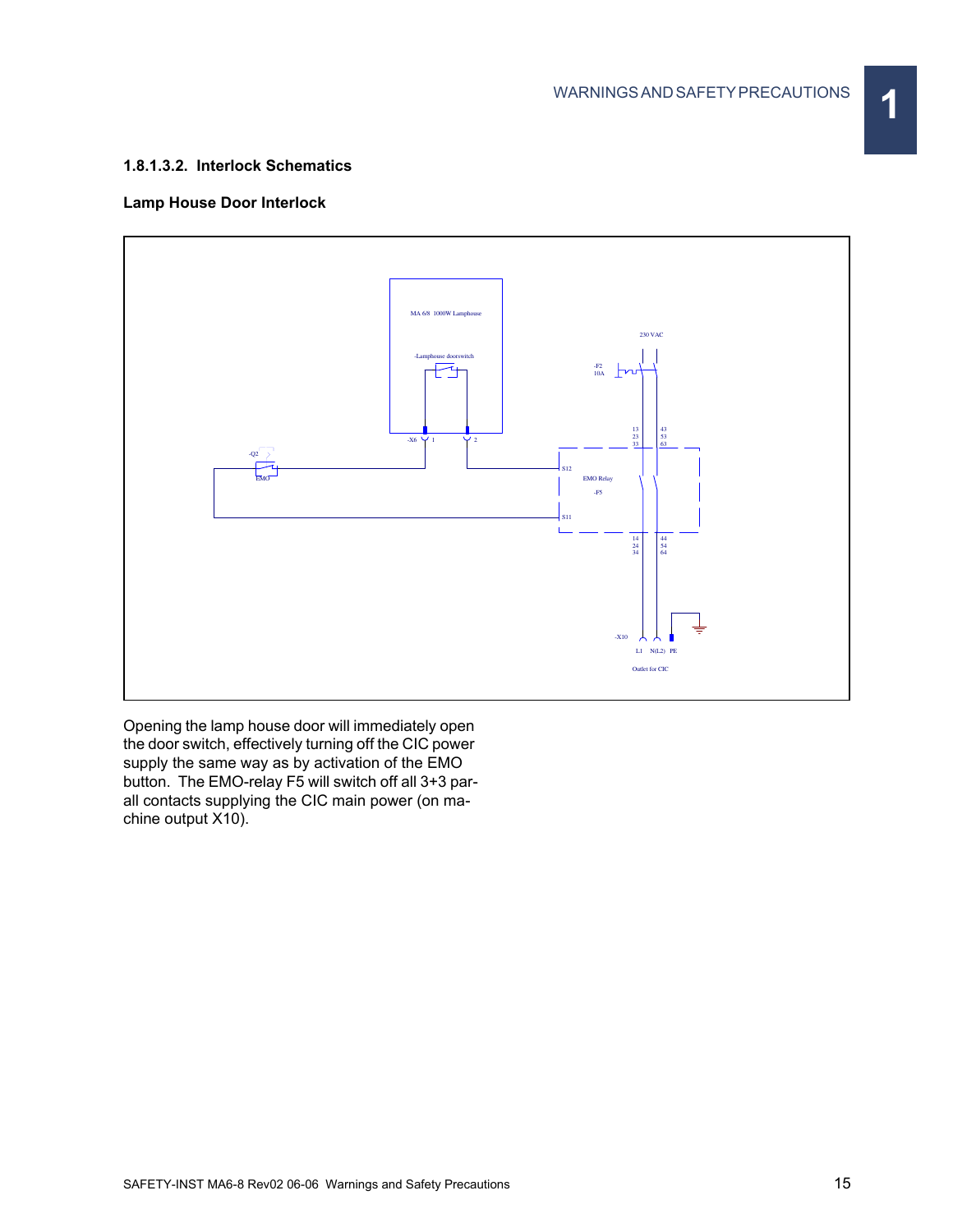#### **Lamp Socket Nitrogen Cooling Interlock**



- As long as  $N<sub>2</sub>$  pressure is sufficient, the contact of pressure switch CV9.7 remains closed .
- If the pressure falls below the adjusted limit, the CV9.7 contact will open and deactivate the relay in the Interlock module A1..
- When the control unit of the CIC lamp power supply detects the error signal on input " $N<sub>2</sub>$  Interlock it warns the operator about the cooling error by an acoustic and visible indication, it also starts a timer.
- After timely remedy of the error the indication will be off and normal work continues. If the error is not corrected, the timer overflow of the CIC control will switch off the power output of the CIC to the lamp.
- Additionally an optional exhaust flow sensor can be installed in the (lower) air intake duct of the lamp house LH1000/1500 which acts in series to the  $N<sub>2</sub>$  pressure switch CV9.7. If the exhaust flow will become too low, the CIC control unit reacts identically as described for the  $N<sub>2</sub>$  cooling.

#### **EMO Interlock**

Actuation of the red EMO knob activates the Emergency Off circuit via EMO relay F4 (for machine and IPC) and F5 (for CIC). Contactors then switch off the power supplies of all funtional modules of the machine.

(CIC with lamp, motor drives, control, pneumatic control; IPC with EISS video system, microscope illumination.)

The following devices will be still energized after actuation of the EMS/EMO:

- Input wiring including Filter Z1 and breakers F1, F2
- EMO circuit itself (F4,F5)
- Pneumatic pressure system
- Optionally: IPC with EISS, if connected to a separate mains supply.

By manual release of the EMO button electric power will be already restored to the CIC by F5 and X10. Manual restart of the lamp can then be done at the CIC (as soon as the cool-down timer is ready).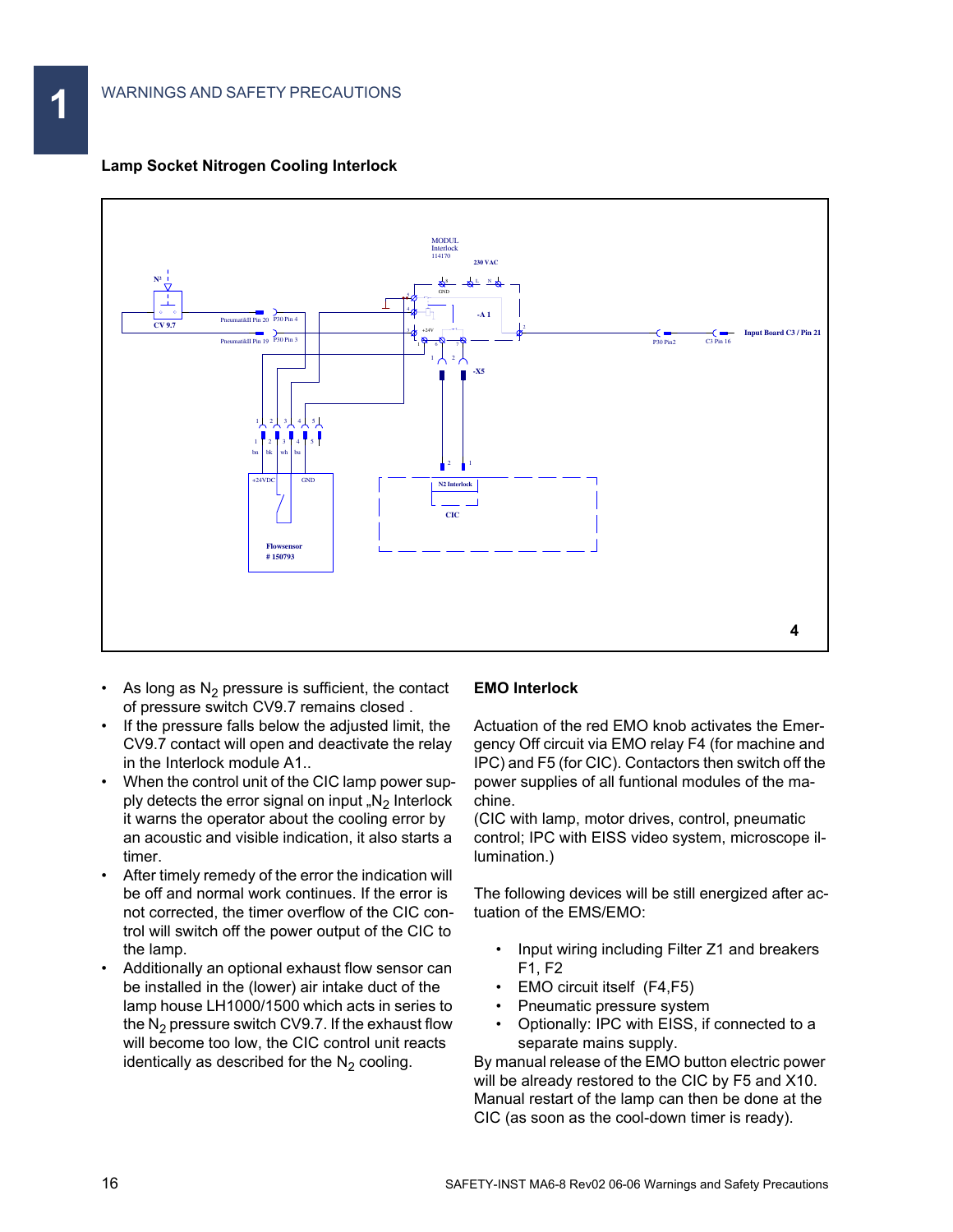## **1.8.2. Emergency OFF (EMO)**

The machine is equipped with an emergency off circuit. When activated the circuit removes hazardous potentials from the machine by stopping all movements and switching off the electrical supply, which is not further necessary to restart the machine consistently.

The activation button is clearly labeled as EMO, is of red color and easily accessible.

In case of any danger originated from the machine actuate the emergency off button!!



#### **Warning!**

**The EMO function cannot remove all residual hazards from the machine.**

**Although the UV lamp can be switched off immediately when the EMO has been hit, the lamp is still extremely hot and under high pressure.** 

**Also a basic electric supply is still necessary to hold the machine in a state of readiness for restart.**

To restart the mask aligner you must first release the EMO button and then switch on lamp and machine again.

Note that the lamp needs a minimum cooling time before it can be restarted, this will be controlled by the SUSS lamp power supply (CIC).

#### **NOTE :**

The machine always can be fully switched off using the main switch, which is located directly below the EMO button.

The Main switch is ON, when the bar is oriented vertical, and OFF when oriented horizontal, it can be locked – using the holes – in the OFF position.

## **1.8.3. Location of Potential Hazards in the Machine**

### **1.8.3.1. Potential Hazards inside the Basic Machine**

All hazards described above are related to specific components of the machine.

The locations of these hazards in the machine are displayed in the following drawings.

Also shown in these drawings are the locations of the safety interlocks:

## **Legend to Hazard Location Drawings**

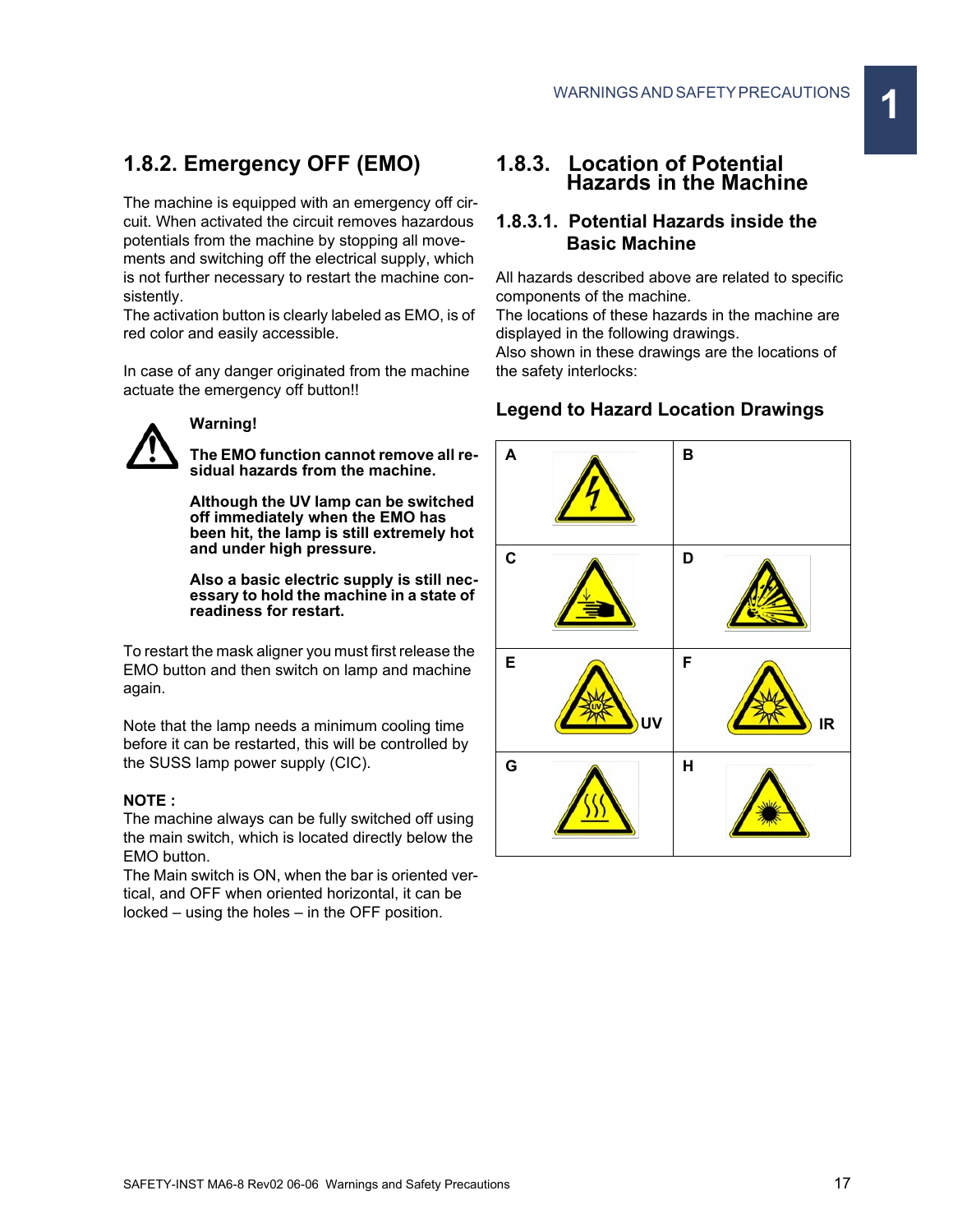#### UV Optics Restart Mirror House & **E** Lamp House Microscope Lamp House Stage N Socket (LH1000) door Illumination **A,D,E,F,G C, E** Cooling Setting Interlock **F Switch** Exhaust Duct TSA Microscope **Connection** Movement (LH1000) **C, F** Ignition Unit **A** Exhaust Flow EMO-button Sensor (optional) ┌ Main Switch চ্য 000 ν  $\infty$ Pneumatic & **A**  $\circ$ Control Section 000 Ō ′๏ Ø  $\pmb{\circ}$ ٥  $000$  $: 0 0: 0$ IPC **A** IIA

#### **FRONT VIEW**

**1**

Notes:

#### 1) Mask Stage:

Mechanical hazards by foreward moving of the mirror house. UV-light hazard by reflected light especially during light measurement (wear UV-goggle because direct looking to stage is required).

Electric Power **Section A**

2) Lamp House:

- A lamp sockets and supply wires ignition unit
- D lamp may explode

CIC **A**

- E, F very intense light inside all covers (incl. air intake duct to lamp house) are necessary
- G extremely hot lamp bulb inside, hot exhaust duct on top.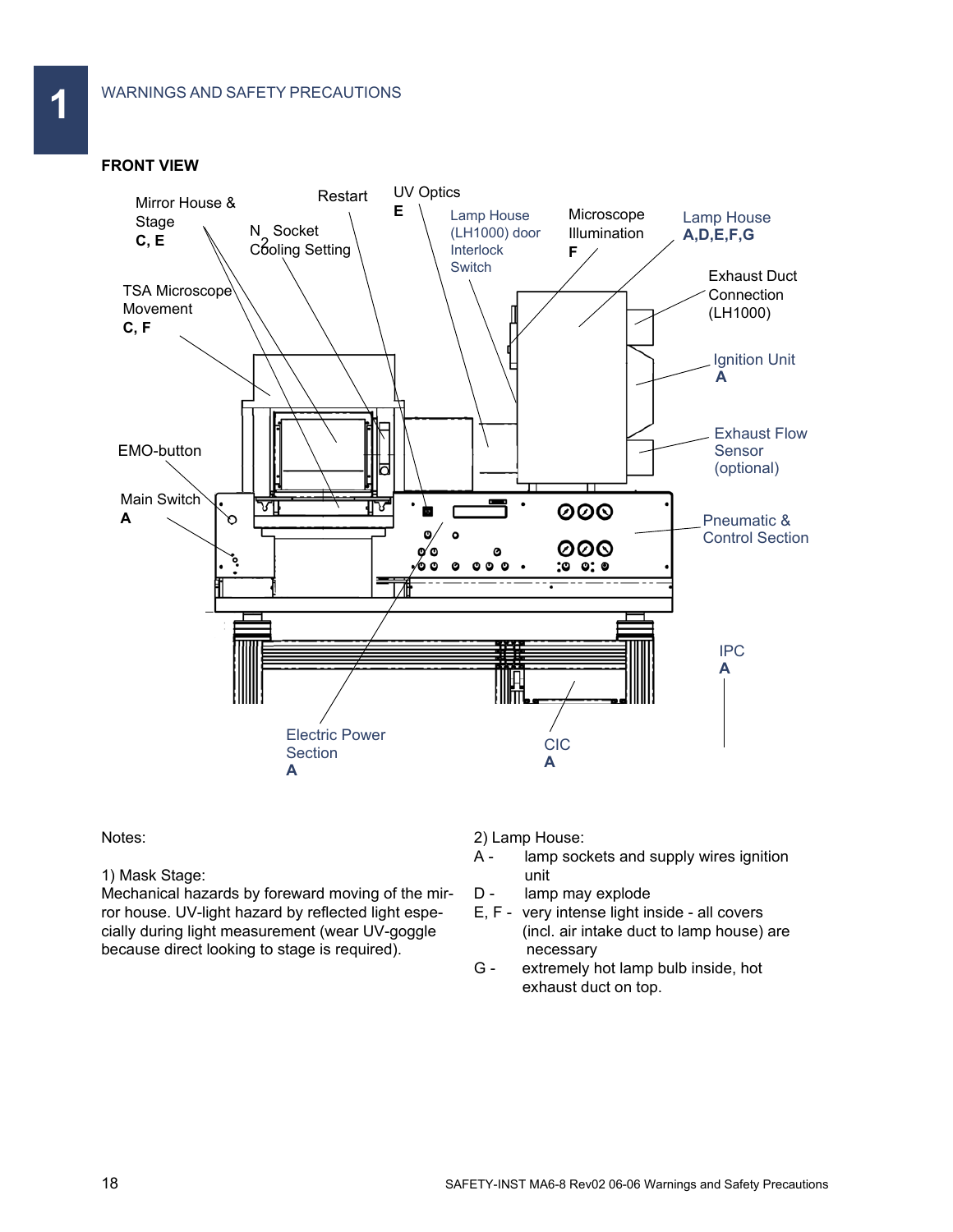#### **SIDE VIEW (with IPC)**

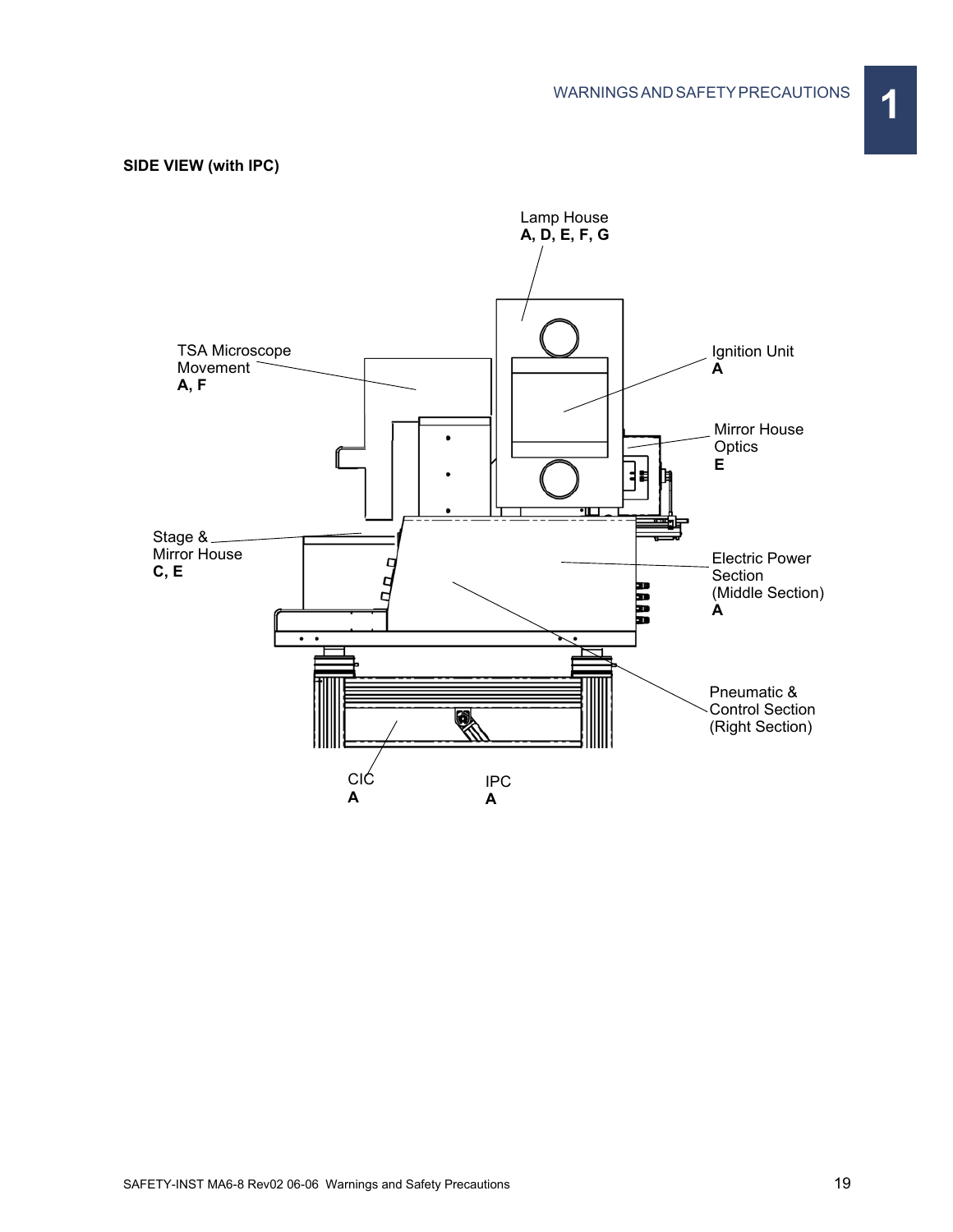## **1.8.4. Hazard Alerts**

#### **1.8.4.1. Types and Locations of Hazards Alerts**

Hazard Alarts are mostly realized as hazard warning labels which are fixed in the vicinity of the hazard or at a cover guarding against the hazard characterized on the label.

The labels also describe how to avoid the hazard. Labels are preferably used for a general description of potential hazards to unexperienced personnel.

Some temporary hazardous situations in specific machine states are displayed as line messages on the operator monitor which must be confirmed before the program can continue.

Actual hazardous states, asking for quick reaction, may be depicted by an audible alarm. Status lamps at the CIC may indicate states with a potential for actual endangerment. Adequate reaction requires well trained personnel.

## **1.8.4.2. Hazard Warning Labels**

The Warning Labels consist of a keyword depicting the grade of hazard, one or more hazard warning symbols and a text describing the potential hazard as well as a method to avoid the risk.



#### **CAUTION:**

**Do not remove or destroy warning labels. Use only recommended cleaning agent IPA, because more aggressive solvents could harm the labels. If a label may have become unreadable, renew the label by ordering it from SUSS. Warning labels are for users safety!** 

Warning labels are always positioned as close as possible to the respective hazard location or protective part covering the hazard - including outside covers.

The hazard location drawings above therefore describe also the positions of the respective warning labels.

#### **1.8.4.3. Other Hazard Alerts**

- Lamp Power Supply CIC audible alarm & indicator lamps & "Display" The CIC presents its status on a 8 digit display and some indicator lamps. In case of Nitrogen cooling alarm, both displaying methods are used together with an audible beep alrm. For more details see the CIC-manual
- MMI screen (messages) The user interface presents status message.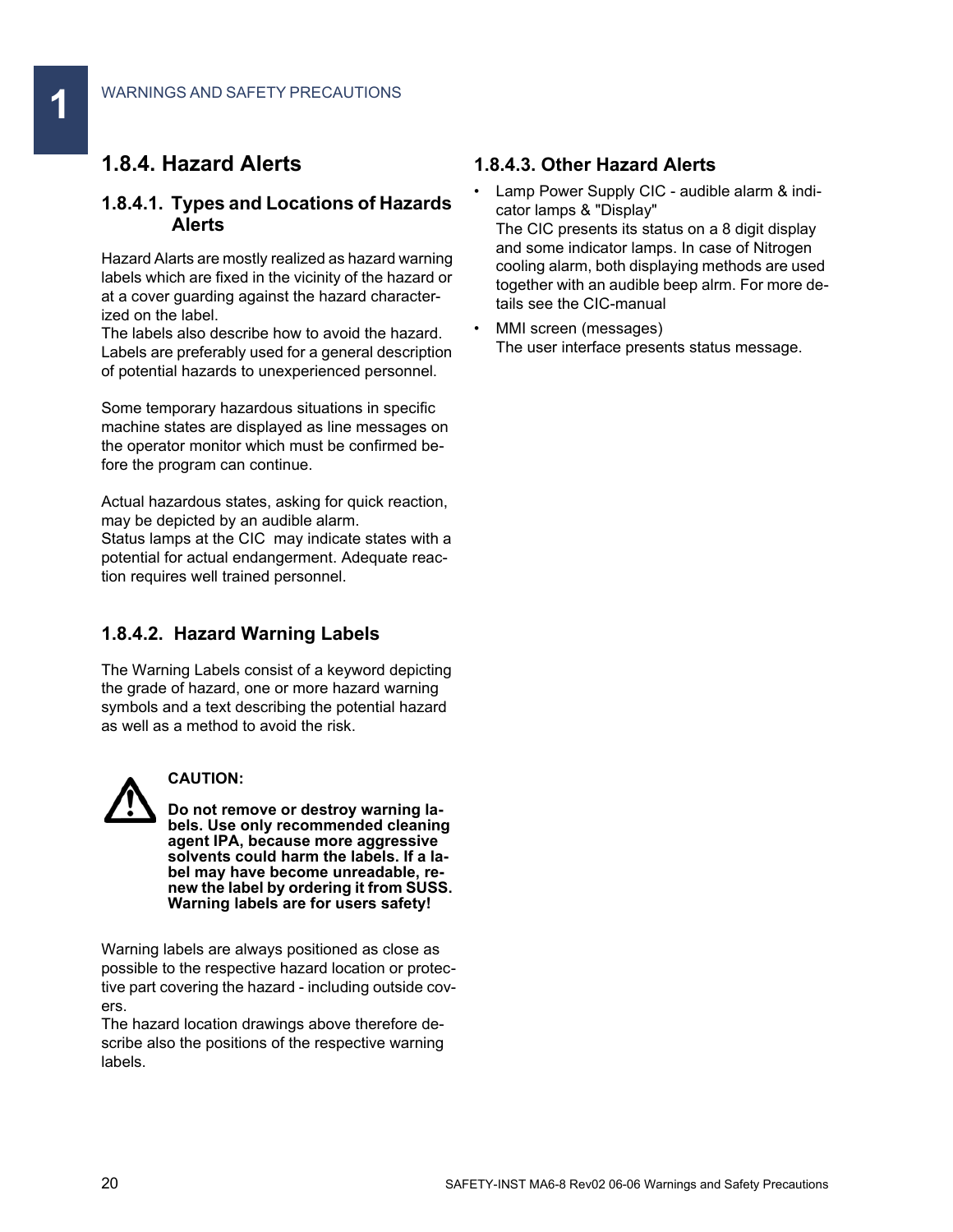## **1.8.5. Lockout/Tagout Procedures**

Lockout/tagout is an essential safety procedure that protects workers from injury while working on or near electrical circuits or other parts of the equipment which can be energized.

Lockout involves applying a physical lock to the power source(s) of circuits and equipment after they have been shut off and de-energized. The source is then tagged out with an easy-to-read tag that alerts other workers in the area that a lock has been applied.

In addition to protecting workers from electrical hazards, lockout/tagout prevents contact with operating part: blades, gears, shafts, presses etc. Also, lockout/tagout prevents the unexpected release of hazardous materials in areas where work-

ers are present.

In order to make certain there is no danger of electrical shock or hazards during electrical service or maintenance work, all power should be disconnected at the source using the relevant in-house lockout/ tagout procedures.

The lockout device/procedure should be in accordance with SEMI S2 (and especially for USA with OSHA CFR (Code of Federal Regulations) title 29, part1910, sections 147 and 331-335).

#### **Note**:

#### **The customer has to provide the possibility to centrally switch off media supply (vacuum, compressed air, nitrogen etc.) for maintenance and service work.**

The following procedure should be implemented in order to safely perform a type 1 service task to ensure that the machine is isolated from all potentially hazardous energy.

All equipment shall be isolated from all energy sources as described in the following sections and locked out or tagged out to protect against accidental or inadvertent operation when such operation could cause injury to personnel.

Make no attempt to operate any switch, valve, or other energy isolating device when it is locked or tagged out.

### **1.8.5.1. Responsibility**

Appropriate employees shall be instructed in the safety significance of the lockout/tagout procedure. Appropriate employees include all technicians on the manufacturing floor and the manufacturing managers. Each new or transferred employee, affected employee and other employees whose work operations are or may be in the area shall be instructed in the purpose and use of the lockout/tagout procedure. It is the manager's responsibility to ensure that all appropriate employees are trained. The technician(s) will be responsible for ensuring that the machine is locked or tagged out before repair is attempted. In his/ her absence the machine room manager will assume responsibility.

### **1.8.5.2. Preparation**

In preparation for lockout/tagout, survey the area to locate and identify all isolating devices in order to be certain which switch(es), valves or other isolating devices apply to the machine to be locked or tagged out, then observe the following steps for a danger free working:

• Notify all affected employees that a lockout/tagout procedure is going to be utilized and the reason therefore. The authorized employee shall know the type and magnitude of energy that the equipment utilizes and shall understand the hazards thereof.

## **1.8.5.3. Electrical Energy Isolation**

If the machine is operating, shut it down by the normal shut down procedure.

- Switch off electrical power using the main switch on the machine or a central switch at the facility supplying the machine. The system has to be separated from all electrical power supplies.
- Ground (short circuit) the machine frame.
- Check voltage free state: After ensuring that no personal are exposed, the voltage - free state (deadness) has to be checked at all terminals nearest to the operator station. When using checking devices - comply with in house regulations. Portable checking devices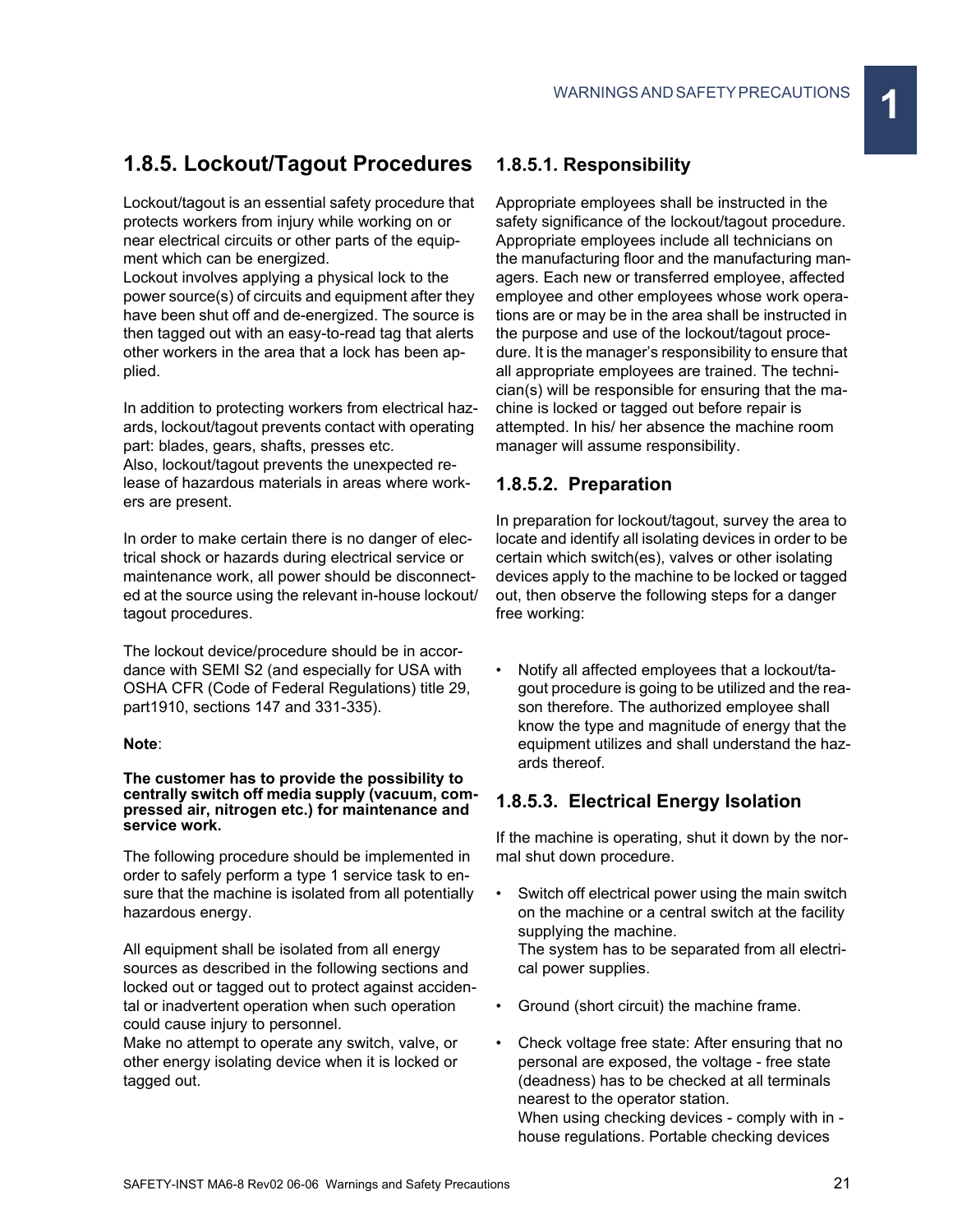and voltage testers are to be checked directly before and after use.

• Protect from restart: All switches taking off power have to be protected against restart (Switch ON), if possible with mechanical key locks.

Use key locks to block the main switch at the machine. If there are no key locks available, choose a properly authorized method to protect the machine from being switched on.

Unqualified operations must be noted with the appropriate warning labels.

#### **Note!**

**If the machine is equipped with an additional main breaker attached on a box on back, this can be switched off instead of the main switch. The breaker can be locked in the OFF-position using the small lockiing device attached to the box by a wire.**



#### **Caution!**

**Return all operating controls to their 'neutral' or 'off' position.**

**When opening electrical compartments, observe if components like capacitors keep residual voltages after switch off. (If applicable this is marked close to the component).**

#### **Discharge components.**

• Ground and short circuit components to be handled. The grounding / short circuiting devices must be connected to the grounding equipment first and then the components are to be grounded.

Take the appropriate measures (jumper, grounding) prior to beginning work, if wires are to be cut or interrupted.

Ensure that all grounding and short circuit measures remain effective during work.

• Cover/ barrier powered adjacent components: If components adjacent to the work location can't be switched off, they must have appropriate covers or barriers. Notice and comply with the regulations according to "working adjacent to powered components". In general - working in close proximity of powered components (> 30 V RMS or 42,2 V peak) is only allowed, if any access to powered components is limited by the appropriate covers or barriers.

#### **1.8.5.4. Pneumatic Energy Isolation**

Switch off pressure supply for CDA (compressed air) and nitrogen.Prevent accidental re-pressurization of the media supply by marking the pressure valves with warning labels or other proven methods:

- If lockable valves are available at installation, switch these valves OFF, lock them and tag-out!
- Disconnect the supply tubing from the valves outlet to permit dissipation of any stored pneumatic energy.
- Check the depressurized state of the system by checking the gauges.

#### **1.8.5.5. Thermal Energy Isolation**

Thermal energy which may be stored within the machine -especially in the lamp house -should be rendered safe by waiting until any part of equipment or media which may have been heated during a process has had sufficient time to cool down to 40 °C or lower.



#### **Warning** - **Danger of Burning!**

**Before touching any part of the equipment which may have been heated -especially before opening the lamp house-, be sure that it has cooled down to 40 °C or lower.**

#### **1.8.5.6. Lockout/Tagout Checklist**

When performing lockout/tagout on circuits and equipment, you can use the checklist below.

- Identify all sources of electrical energy for the equipment or circuits in questions.
- Disable backup energy sources such as generators and batteries.
- Identify all shut-offs for each energy source.
- Notify all personnel that equipment and circuitry must be shut off, locked out, and tagged out. (Simply turning a switch off is NOT enough).
- Shut off energy sources and lock the main switch in the OFF position. Each worker should apply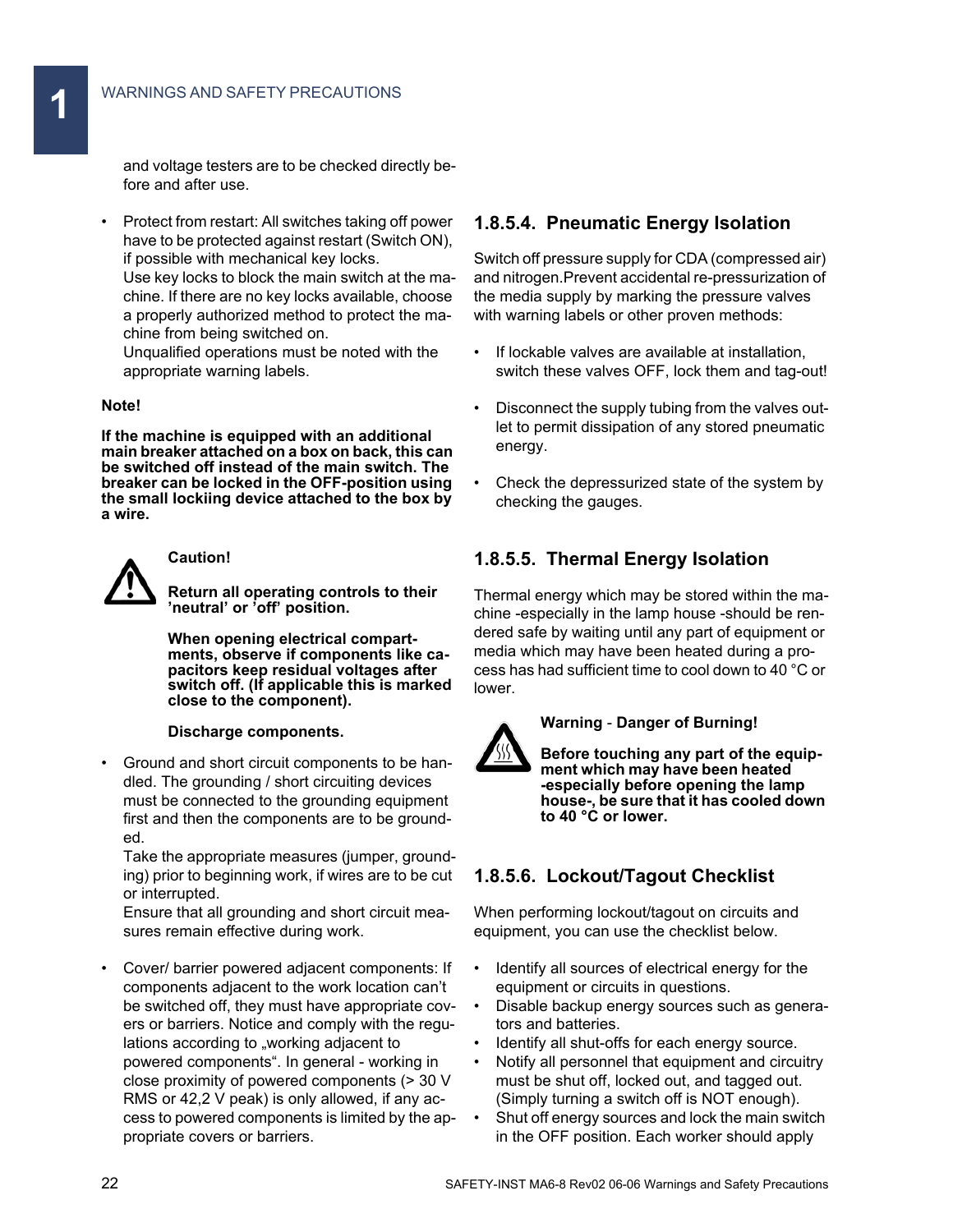his or her individual lock. Do not give your key to anyone.

- Test equipment and circuitry to make sure they are de-energized. This must be done by a qualified person.\*
- Deplete store energy by bleeding, blocking, grounding, etc. Apply a tag to alert other workers that an energy source or piece of equipment has been locked out.
- Make sure everyone is safe and accounted for before equipment and circuits are unlocked and turned back on. Note that only a qualified person may determine when it is safe to reenergize circuits.

\* OSHA defines a "qualified person" as someone who has received

mandated training on the hazards and on the construction and operation

of equipment involved in a task.

#### **1.8.5.7. Restoring Machine to Normal Operation**

After service and/or maintenance is complete and the equipment is ready for normal production operations, check the area around the machine to ensure that no personal are exposed.

After all tools have been removed from the machine, and guards have been reinstalled, remove all lockout/tagout devices. Operate the energy isolating devices to restore energy to the machine.

Prior to leave the machine to operators, make sure that all interlock defeats have been cancelled.

## **1.8.6. Resource Conservation**

### **1.8.6.1. Minimum Medium Consumption**

#### **Note!**

#### **Ensure that the consumption of media always should be kept to a reasonable minimum.**

When the machine should be not used for an extended time, avoid energy and media consumption by stand-by status.

• Switch off the main switch as well as the external

valves for CDA, N2 and Vacuum.

• Do not switch off N2 before the hot UV-lamp has been cooled for at least 10 additional minutes.

#### **1.8.6.2. Maintenance**

Minimum consumption of cleaning liquids is taken for granted.

Cleaning agents isopropyl alcohol is flammable solvents and must be used in accordance with Federal, State and local requirements. Some environmental restrictions may exit concerning the total amount of such solvents allowed at a facility.

#### **1.8.6.3. Installation**

Packing materials should be disposed of according to the relevant local and environmental laws and regulations.

Separate materials and forward to a recycling process, if possible.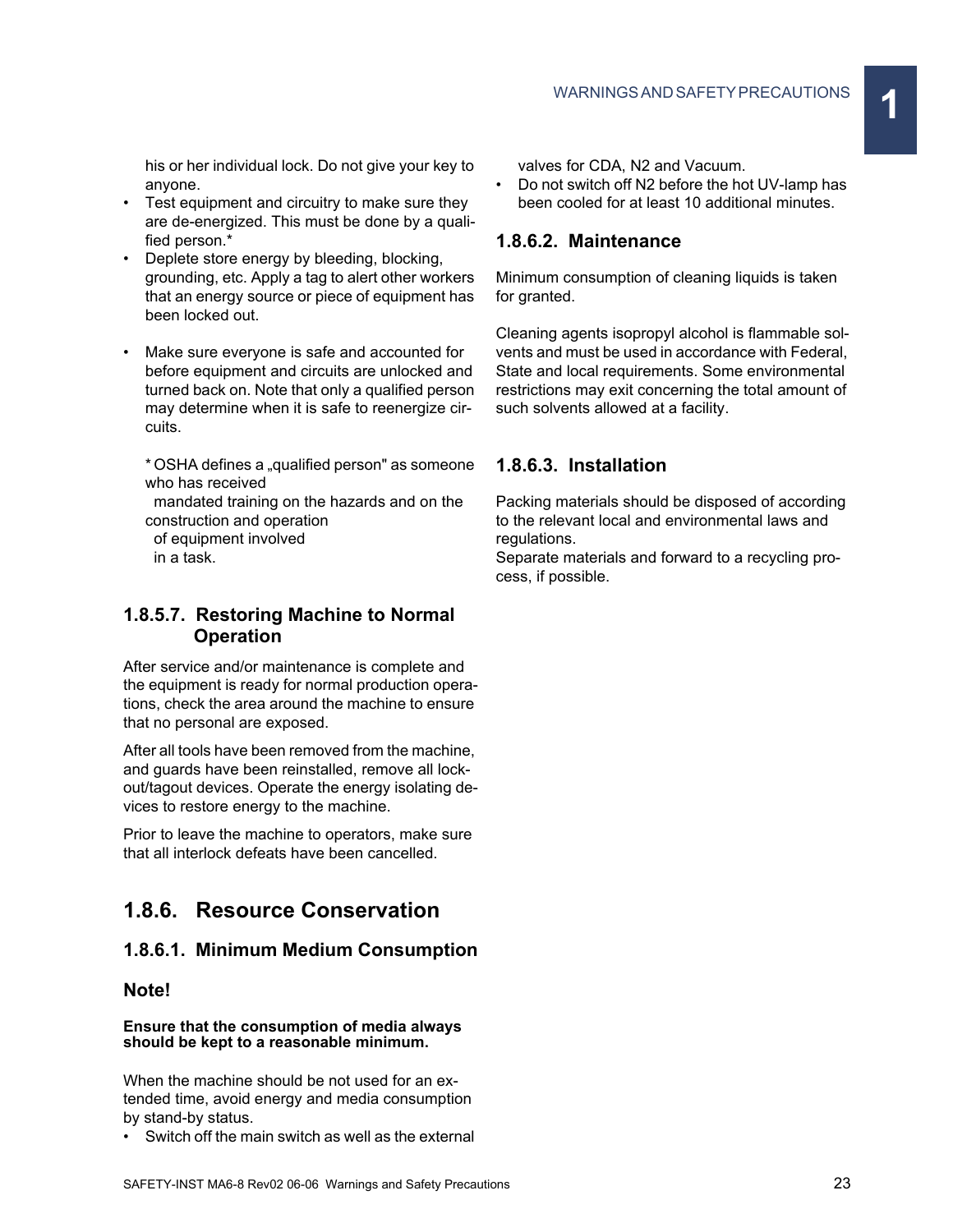## **1.9. Warranty and Void of Warranty**

Failure to adhere to any or all User Requirements specified within this manual will cause the equipment warranty and any other related contracts made between the purchaser and Suss Microtec Lithography GmbH to be voided.

Suss Microtec Lithography GmbH disclaims responsibility for any death, injury, property damage, or other loss caused by or resulting from failure to adhere to any of these User Requirements, as well as state, local, or federal guidelines and regulations.

#### **Attention!**

#### **Read the instruction manuals before using the system!**

Modification of the system, including operation of the system with bypassed or defeated safety interlocks can pose major risk to personnel and will void all warranties.

It should be noted that the contents of instruction manuals and product documentation shall not become part of or modify any prior existing agreement, commitment or legal relationship. The sales contract, which also contains the complete and solely valid warranty stipulations, contains all of the obligations that must be fulfilled by Suss Microtec Lithography GmbH. These contractual warranty stipulations are neither extended or limited by the statements made in the manual and documentation. Changes and repair work at the system may only be carried out if it is documented in the manual.

## **1.10. Working with the Mask Aligner**

## **1.10.1. General Description**

#### NOTE

This section contains information the operator must know and understand to minimize the risk of injuries.

Service of the machine should be performed by qualified personnel only. If any problems occur with the power supply, turn the machine off and notify maintenance immediately.

When performing any maintenance on the power supply, lamp housing or the lamp itself, make sure that the power line to the power supply is disconnected.

The light source for the UV light required to expose the substrate is a high pressure lamp. Special precautions must be taken when working with these lamps. The voltage and current required to run a high pressure lamp constitute a lethal combination. Starting ignition voltage is 30kV and the circuit potential ranges up to 180 VDC at currents between 5 - 50 A.



#### **Caution!**

**The exposure lamp operates at very high pressure. The lamp may fail as a result of improper cooling, improper setting of the power supply et cetera.**

#### **Danger!**

**High pressure lamps even when cold should be handled with eye/ face protection and gloves. If a lamp should break, avoid touching the fragments and/ or breathing the mercury vapour.**

# **1.10.2. Replacement of the Expo- sure Lamp**

The UV lamp is a consumable. Lamp replacement is required after the operation life time, recommended by the manufacturer. This regularly is after 1000h but may be different for specific lamps. The high UV light energy produced by the exposure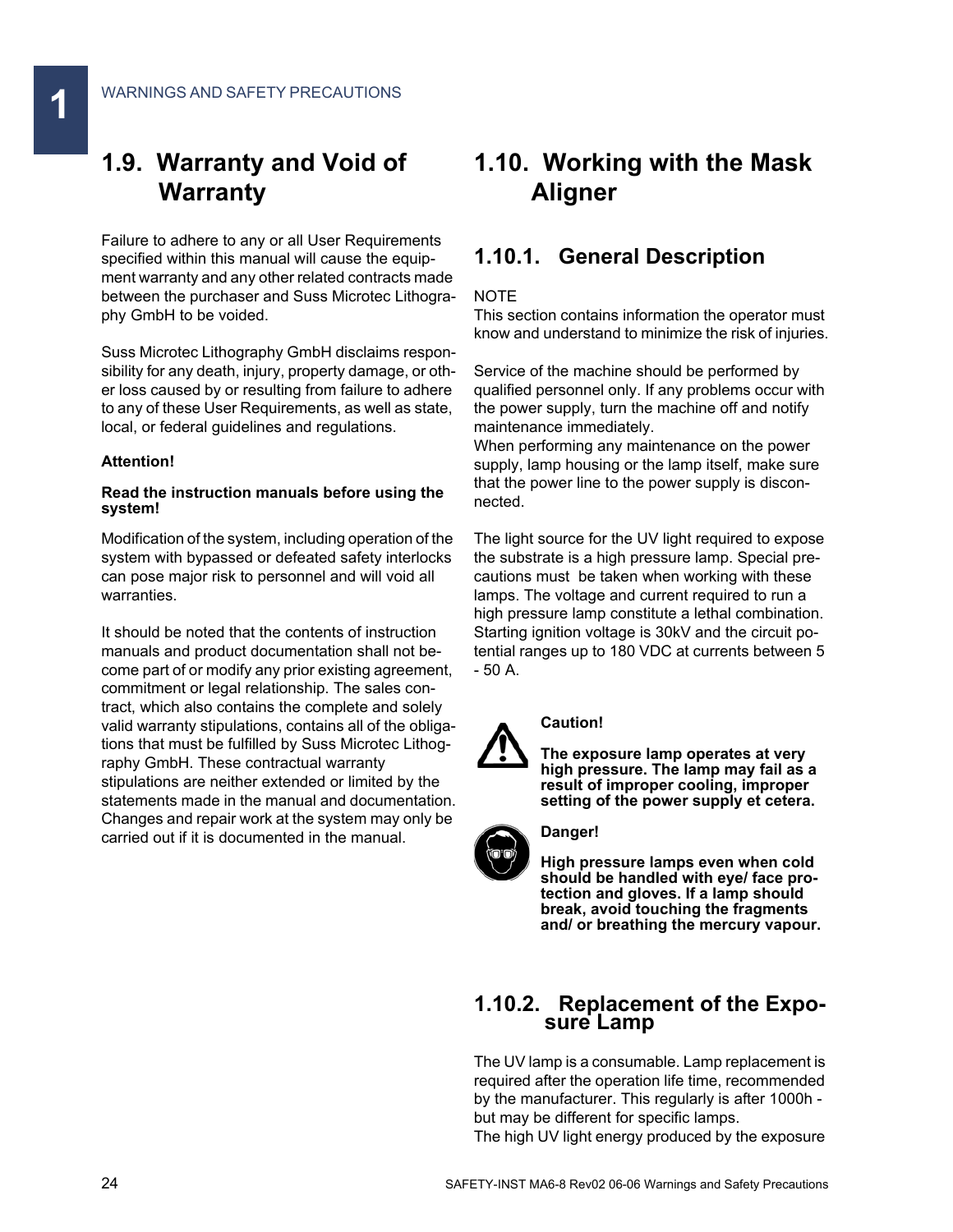lamp can cause eye damage and skin burns. Personnel entrusted with the adjustment of the exposure lamp should wear eye and skin protection against ultraviolet radiation (UV radiation). SÜSS MicroTec will not be responsible for injured arising from incorrect or unprotected work with these systems.



#### **Warning!**

**Use only lamps approved for use by SUSS MicroTec Lithography.**

**Check adequate lamp cooling. (Settings of N2 socket flow and exhaust flow according to lamp cooling table) and check that N2 nozzles are correctly directed to the lamp sockets.**

**The safety regulations of the original lamp manufacturers must be complied with!**

**Respect recommended maximum service life! When installing a new lamp reset lamp life counter on CIC:**

**Prior to starting check that correct lamp type has been selected at CIC.**



#### **Caution!**

**The polarity of the 500W Hg/Xe lamp is opposite to all other lamps which have Anode (+ pole) on bottom.**



**Caution!**

**Do not open the lamp house before it cools down to room temperature. You could burn your fingers.**

See section Lamp Replacement in Maintenance for more details!

## **1.10.3. N<sub>2</sub>-Control Unit**

The Nitrogen flow for lamp socket cooling is set by a Nitrogen gauge (located on right side of the mirror house - see pneumatic plan) and controlled by the pressure meter which is located in the pneumatic compartment.

The required setting value is given in section Lamp Cooling of the installation chapter.

Adjustment shall be done by experienced service technicians only and before any lamp will be started. Whenever the  $N<sub>2</sub>$  flow fails - i.e. if it drops below the adjusted limit – then the lamp socket Nitrogen cooling alarm/interlock of the CIC will be activated. It turns off the lamp within a few minutes.



## **Warning!**

**Nitrogen cooling adjustment must comply with the value given by SUSS in the manual. De-adjusted cooling could cause a lamp explosion.**

**The same applies for exhausst flow adjustment.**

## **1.10.4. Operating Procedures**

Before the machine becomes operational, turn on nitrogen, compressed air and vacuum.

### **1.10.4.1. Start Up Procedure**

- Check- and if necessary- set primary pressure gauges with the corresponding regulators
	- Turn ON compressed air and adjust to 5 bar.
	- Turn ON nitrogen and adjust regulator to 2 bar. Turn on vacuum. The gauge should read  $<$  -0.8 bar.
	- Do not modify any secondary gauge if not especially trained for the required settings.

## **1.10.4.2. Ignition of Exposure Lamp**



**Make sure the door of the lamp house is closed!**

- Switch main power to ON (at power box door on rear) (left foot well).
- Switch ON power at the Constant Intensity Controller (CIC Unit).
- Press CP at CIC.
- The CIC performs a self calibration test.
- When CIC display shows *ready* press key START.